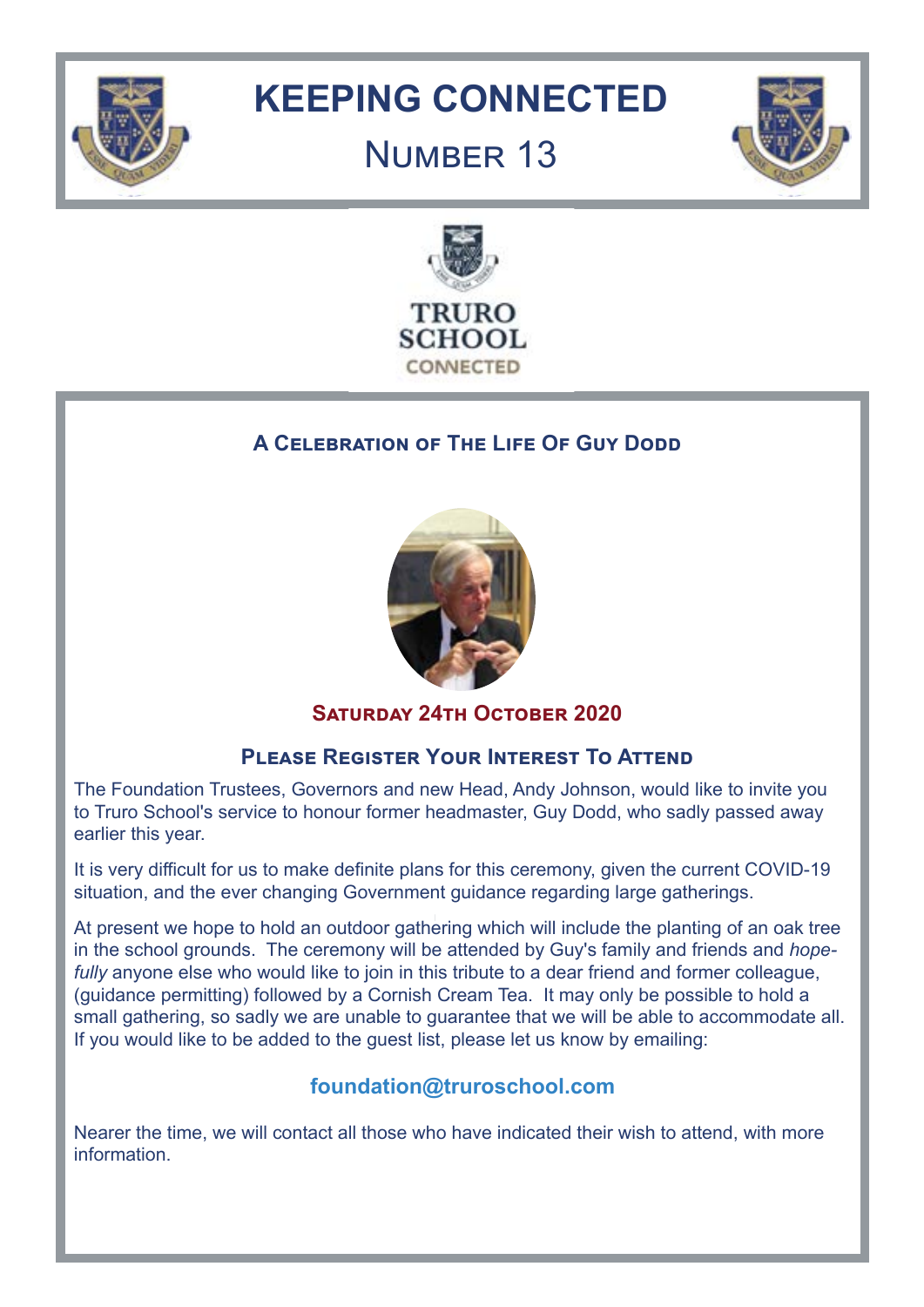#### **OID TRURONIAN BROTHERS**

#### **Peter CO69 and John (JB) CO76 Bates**

Brothers Peter and John (known as JB) attended Truro School in the late 60's and early 70's. Peter now lives in the US and John resides in Gloucestershire. John is another Old Truronian working to help the fight against Covid, through his work in communications and crisis management.

#### **John (JB) Bates CO76**

*"My Brother Peter and I are both proud Old Truronians. I made a spectacularly unimpressive contribution to school life both as a boarder, starting in Poltisco, and in education in general, despite the very best efforts of Derek Burrell. I have been fortunate in life to have been supported by some very impressive individuals along the way and I list Derek Burrell among them. To this day I treasure his hand-written Christmas cards, with his turquoise ink scribblings."* 



When JB left school, he went into the hospitality industry, attending college in Torquay and forging a career in hotel management before deciding on a career change, switching to marketing and PR.

John attributes his success to *"Mostly being in the right place at the right time"* and luck (although as film producer Samuel Goldwyn famously said, *"The harder I work, the luckier I get").* 

*"I have been lucky. I worked in global businesses such as Group 4 and its different incarnations, where, by some miracle I became Director of Communications for the UK, Australia and South Africa – who would have thought? That job meant I started sparring, on occasions, with the likes of John Humphries (remember him?) on Radio 4's Today programme, Fiona Bruce on BBC's The Real Story and Panorama's Jeremy Vine. All characterbuilding stuff with performances by me I will never forget!"*

After a period as Chief Executive of the British Security Industry Association JB set out as a crisis communications and issues management consultant. *"I work in communication – PR – story telling, if you like, and my business partner Chris Webb and I have a 'not for profit' company which brings together communication practitioners to network and enhance their skills in handling emergencies and disasters"* www.epicc.org.uk.

JB is experienced in all aspects of crisis management and has been involved with a range of clients and diverse scenarios, including high-profile projects such as preparations for the Olympic Games in Athens 2004 and London 2012. Often working on high profile topics and sensitive subjects, JB delivers training, coaching and mentoring throughout the UK and internationally. He co-directs training for all new police press officers as well as senior police communicators, liaising from time to time with select committees, COBRA and regulators and carries out assignments in a number of countries.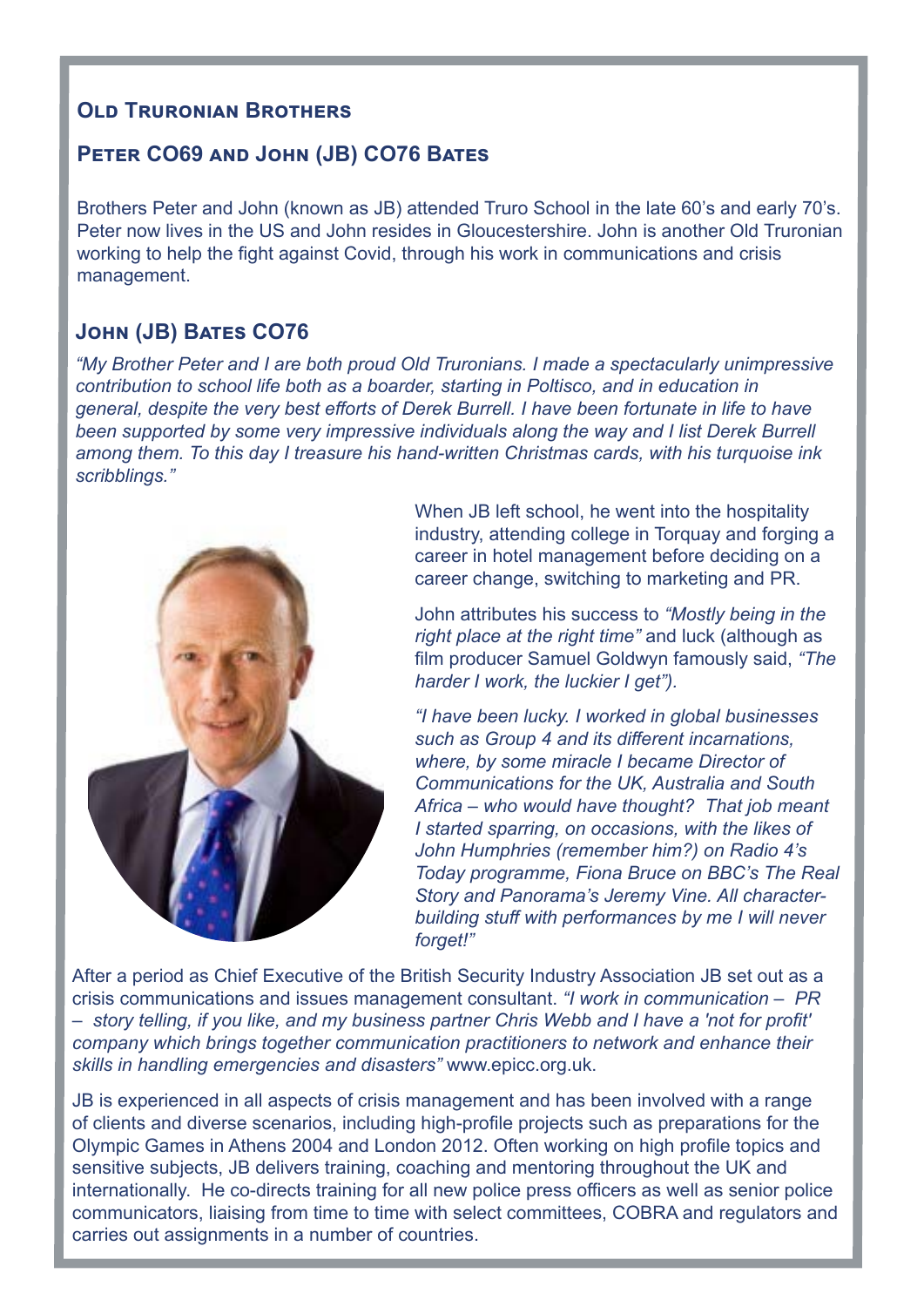JB is another example of Old Truronians helping to manage the current COVID-19 situation.

*"We were fortunate to be appointed by the City of London to provide communication support in response to COVID-19. From March to the beginning of July we have been part of the team directing the crisis communication across the capital, on behalf of the Strategic Co-ordination Group, including co-ordination of the multi-agency communications group."*

On an on-going basis EPiCC is providing support and coaching to share good practice and be best prepared in case the UK is faced with a second wave of infections.

*"Containing the virus is essential and I'm proud to play my part even though my 'bit' won't help find a vaccine or a cure. At least, as another proud 'Old Truronian', I'm helping spread the word in the fight against Coronavirus."* 

Although JB now lives in Gloucestershire he has been back to visit Truro School over the years. "A few years ago, I was delighted to be asked to speak at Speech Day at Treliske – which was a pleasure. I have a school rugby shirt which Steve Floyd CO76 organised for me a few years ago but it has 'shrunk' and now occupies space, alongside other precious items, in my chest of drawers, to be revisited another day."

"As well as Derek **Burrell,** Steve **Floyd**, Jem **Trewhella** and 'Wally' **Green** (all CO76) made my days, *'High on the Hill'*, especially memorable."

#### **Peter J Bates CO69**

Like many Truronians past and present Peter enjoyed his geology studies at Truro School. He still has his Rutley's Elements of Mineralogy *"which I bought for 20 shillings while at Truro School along with A Guide to the Mines of West Cornwall!"*

His thoughts of pursuing geology changed, however, and after leaving school in 1969, Peter spent a summer season in Paignton, Devon before embarking on his hotel management journey – *"More washing glasses and filleting of fish! Once I started down the road of hospitality and my first couple of operational jobs, I knew sales and marketing was the path I wanted to follow and stuck with that!"*

*"I have had a number of magical jobs throughout my career starting with the first hotel privatisation of the Thatcher government and the formation in Scotland of Gleneagles Hotels PLC, where I was the first Sales and Marketing Director from 1981. After four immensely satisfying years in Hong Kong with the Mandarin Oriental Hotel Group I returned to London as head of Sales and Marketing for The Savoy Group of Hotels and Restaurants. I then spent eighteen months bringing two hotel companies together to form Thistle Hotels before moving to New York as Executive Vice President of the cruise line Cunard and then setting up my own business."*

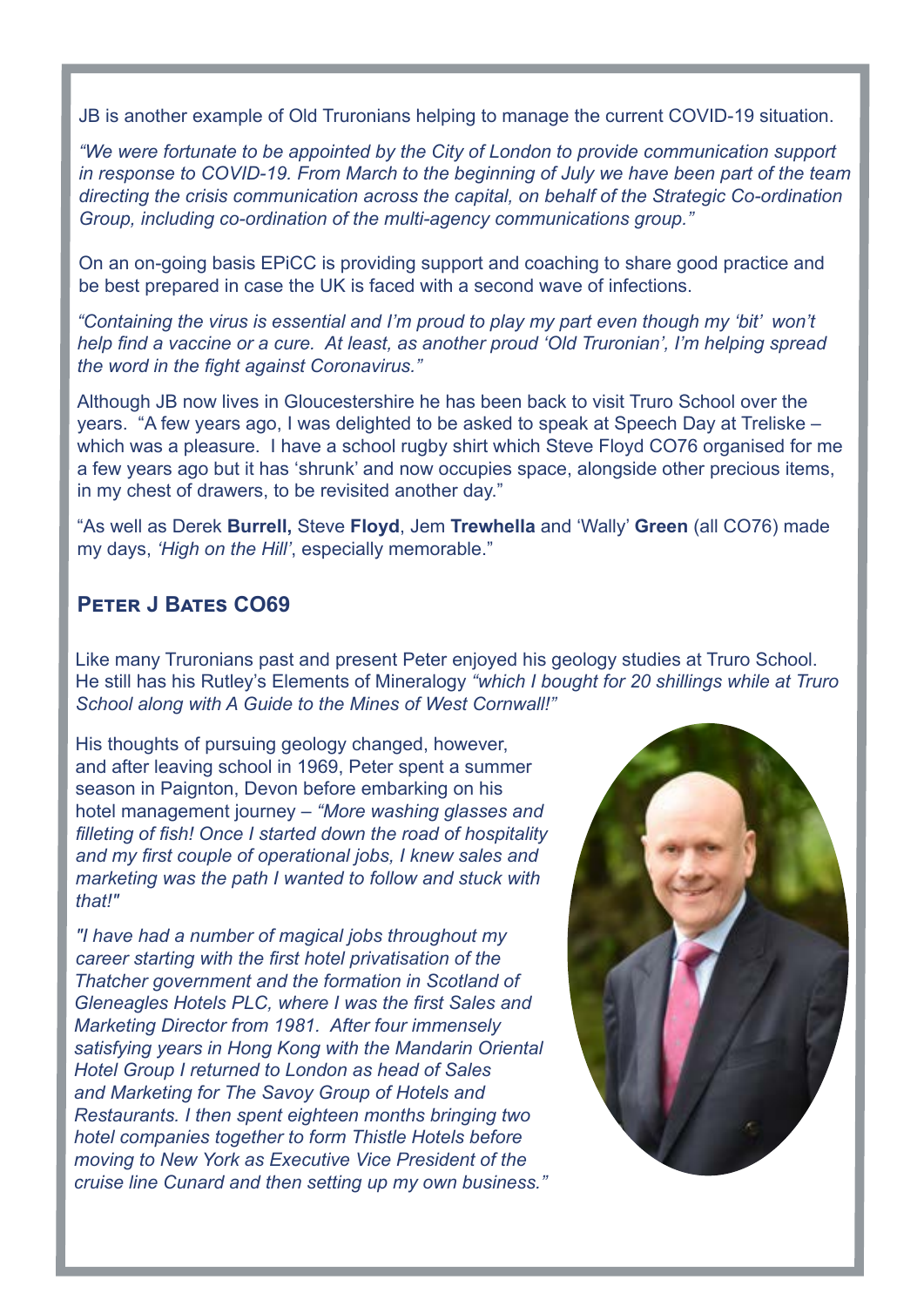Peter believes his time at school taking part in activities such as the Debating Society, Scouting, Community Service, and being a School Official, taught him the skills required to be a leader, helped give him the basic tools and confidence he needed to establish a career in sales and marketing and hospitality.

Peter now lives just outside Manhattan, in a small village named Pound Ridge, New York State. Some twenty years ago he founded a communications consultancy called Strategic Vision. It works across the areas of hospitality, destinations, tourism and publishing and its offices are set on the Hudson River. Peter now spends a large portion of his time creating new business opportunities and has great advice for any Old Truronians wishing to follow a similar career path.

*"Start by getting a really good degree. The University of Surrey, University of Strathclyde in Scotland, Cornell School of Hotel Administration in New York or Ecole Hoteliere in Lausanne, Switzerland are all fantastic centres of excellence for hospitality. The business of hospitality and tourism has changed dramatically and it will again after the current pandemic, however, globally the future remains bright and we need more leaders!"*

The US has been affected very badly as a result of COVID-19 and Peter told us *"Global Tourism is shattered, many borders are closed, cruise lines are at a standstill, travel agents are doing 95% less business than this time last year. Luxury city hotels are in many cases still closed, resorts are cautiously opening and doing quite well but we cannot predict what this winter will bring. Airlines are crippled and business travel has in the main stopped. Furloughs and redundancies are prevalent around the world and I fear we have some way to go. My job as a "trusted advisor" to companies is to help them maintain a presence and navigate a future. I feel for the West Country that is so dependent on tourism. The economic impact is devastating and I wish all associated with hospitality and tourism courage and good luck."* 

*"Everyone in the hospitality world must reinvent the playbook. Travel will return—I do not doubt that. However, we must all expect it to be a reimagined industry. Everything has to*  be reassessed and so we are all charged with playing our part in reinventing this amazing *restructured industry, continuing to sell dreams and bringing hospitality and travel back to life and profitability".*

Peter is married to Camilla, 'an Aussie', and has five children who are currently scattered around the globe, living in Australia, Strasbourg, Bristol and Berkshire. "My daughter is happily married with two children living near Maidenhead – so I am a proud Grandad!"

Unsurprisingly, Peter has little time for hobbies but enjoys finding out more about fine wine and watching golf and tries to make sure he is in the UK when the British Open takes place. Although he no longer has any family living in Cornwall, Peter has returned a few times since living in the US, his last visit being in 2018. He is still in touch with one of his old school friends, Peter **Goudge** CO69:

*"We are both Liverymen of the Worshipful Company of Marketers in the City of London - Peter is in fact a Past Master. We attended the Installation Dinner together in January this year."*

And what of the future for Peter?

*"Getting through the Pandemic is the biggest issue for me at the moment but longer term I reckon I will continue for a few more years and to retire in five years - perhaps back to Cornwall!"*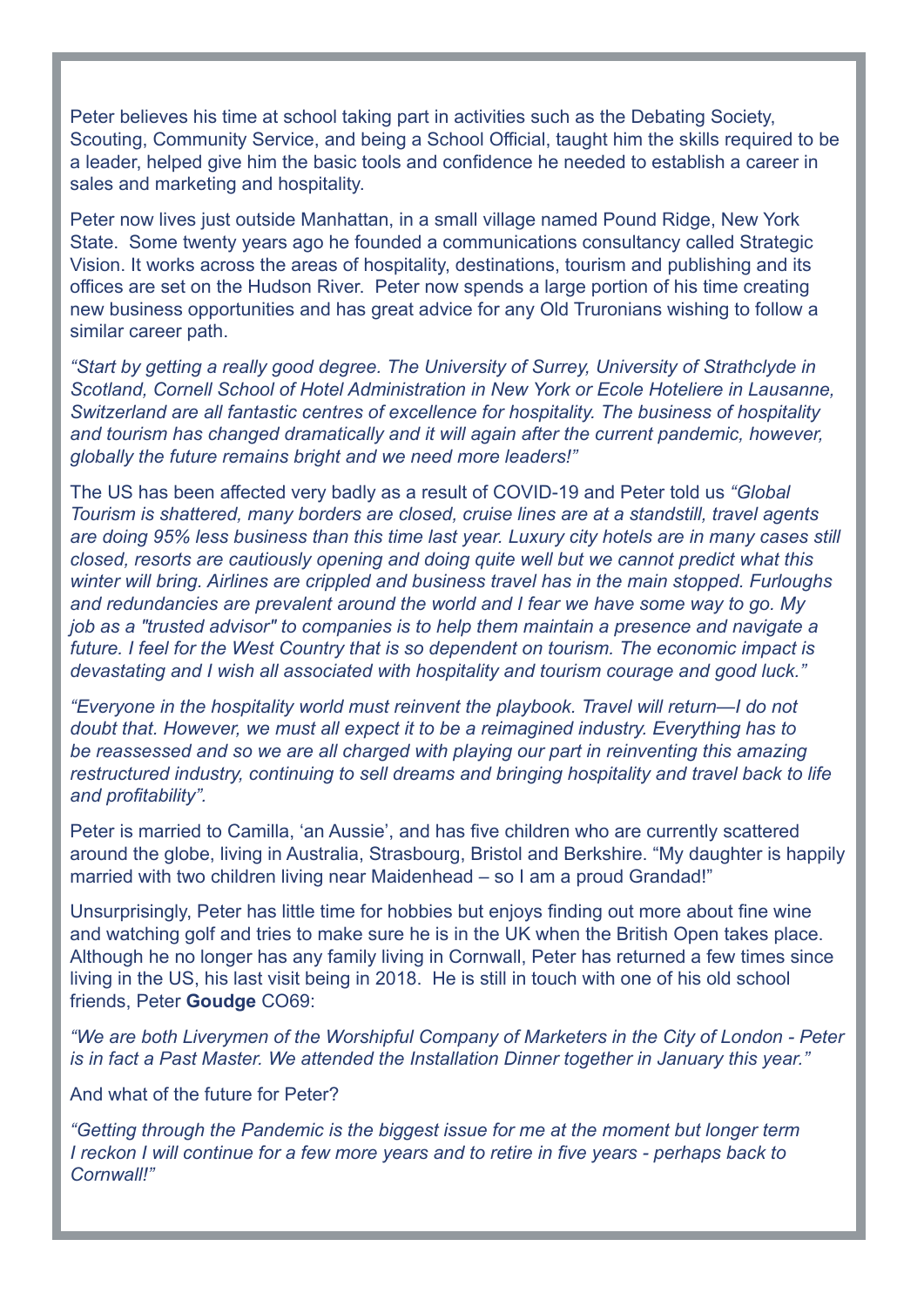#### **Duke Of Edinburgh Award Scheme**

Following on from the news earlier this term that Truro School had the highest level of DofE awards in the South West, we were pleased to receive a certificate yesterday along with a lovely email from the DofE Operations Manager addressed to the headmaster and Mike Cucknell, Outdoor Pursuits Coordinator:

*"At a time when volunteering and supporting the local community could not be more important, Heather Thompson, DofE South West Director, has asked me to pass on her thanks to you, your DofE Manager, staff volunteers, and finally your incredible participants who have made, and continue to make, such a positive impact on their local community."*



# **Thank you**

to the Duke of Edinburgh's Award participants

from

# **Truro School**

who donated

## **3,432 hours**

of voluntary service to the local community\* The social value of these hours is

# £14,929.20

\* Number of hours of volunteer service is based on participants who have achieved their Volunteering section between 1 April 2019 and 31 March 2020

**July 2020**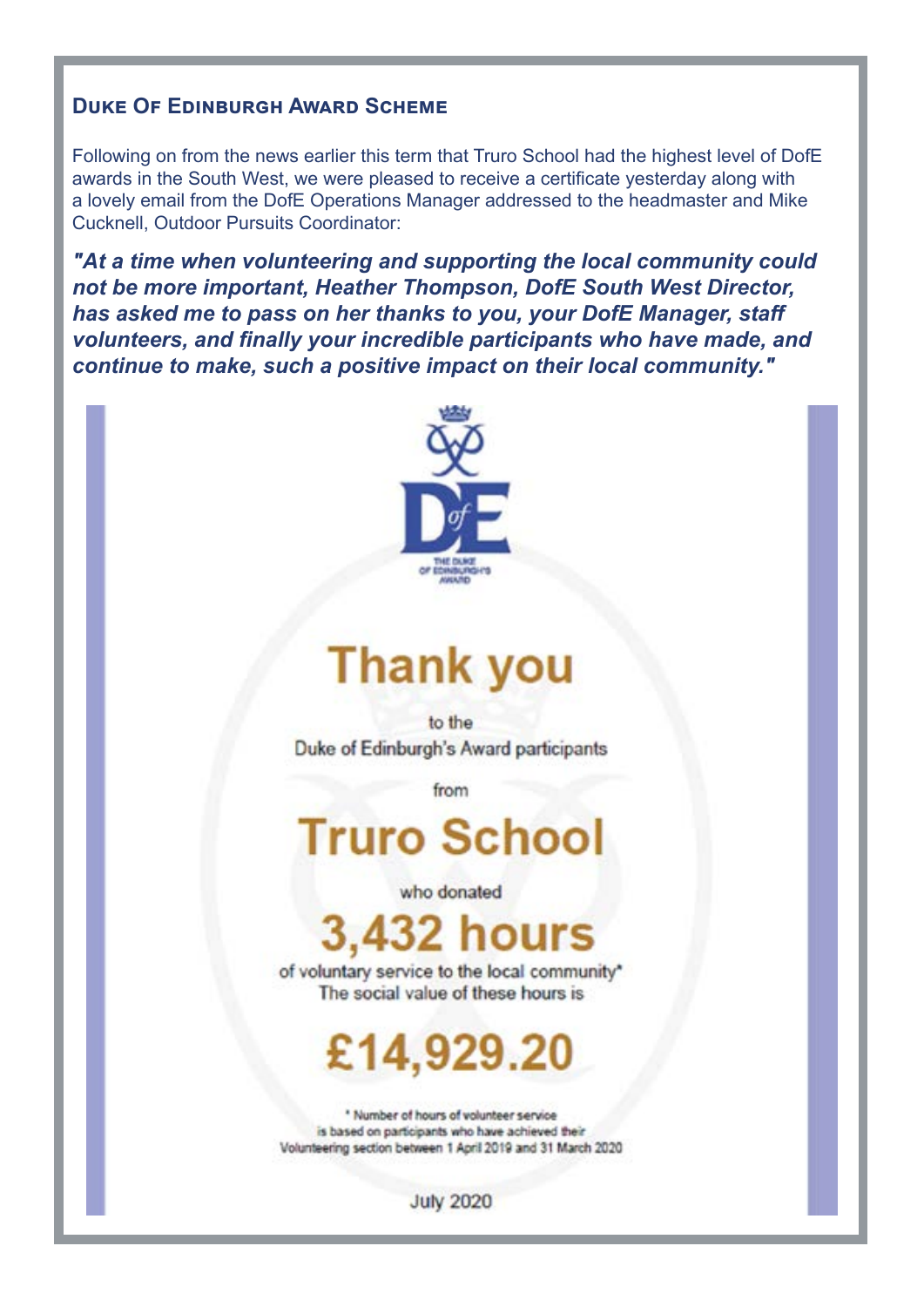#### **Old Truronian Brothers**

#### **Steven and Jon Askey (CO95 and 2000)**

#### **- Heron Tennis in partnership with Truro School**



Brothers Steven and Jon Askey were born and raised in Cornwall. Their love of tennis began while at Truro Prep (then Treliske) where they have fond memories of playing on the grass. They were further inspired at the senior school by their teacher, Dave Hunt. The brothers represented Cornwall in junior and senior teams and both were County Champions at both junior and senior level. They later went to university where Steve's Masters degree in sport sociology resulted in his comparison of tennis systems in the UK, USA and Germany. Steve and Jon both competed internationally in professional tennis in Europe and the USA and are both licensed LTA (Lawn Tennis Association) level 4 coaches.

Steve is now Truro School's Head Tennis Coach, encouraged by Graham Whitmore. *"Working together was very appealing for both Jon and I, being former pupils who still share a love of the school!"* They are directors and coaches at Heron Tennis, the family business. *"We opened in Newquay in 2003 and now have eight outdoor and two indoor courts, a court-side cafe and the Heron room (used for meetings, classes and events). We have* 



*a coaching academy which caters for everyone from toddlers up to super seniors. We have great links with Truro School, coaching on site as well as developing players through our coaching programmes at Heron."*



Sonya Newton, Truro School's Assistant Director of Sport, describes how well the partnership is working. *"It's great - allowing school tennis players access to first rate coaching on a weekly basis. Steve takes two teams each week for 90 minute sessions and has also run two top quality tennis trips to Portugal during the Easter holidays which were fantastic for our pupils."*

As with so many businesses in Cornwall, Heron Tennis was affected by the Coronavirus. Jon explains: *"We closed the doors with a heavy heart on March 23rd. But luckily with our sport we were able to open again after only eight weeks and by September we hope to be working to near full capacity."* Steve adds *"In some ways it's been positive - Heron Tennis has been really busy since we reopened as more people have tried tennis and regular players have had the opportunity to play more than they perhaps usually would."*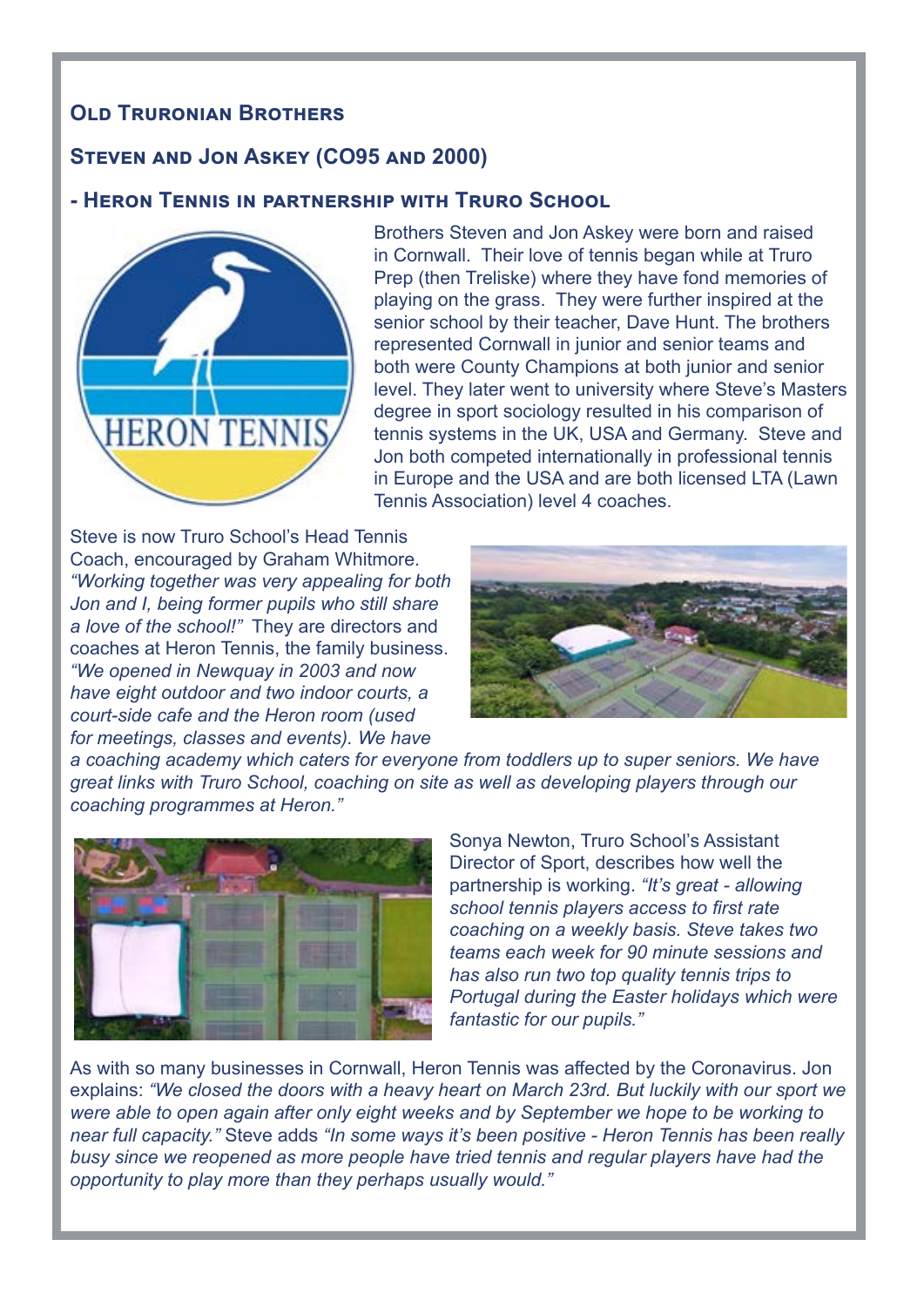Jon (left) and Steve are pictured here with their Dad Terry (owner of Heron Tennis). The picture was taken after the first County Championships held at Heron. Jon won the singles beating Steve in the final. As a team they won the doubles title, and Steve won the mixed title partnered by Vicki Eames after beating Jon and his partner.

*"Needless to say it was a proud time for our Dad!"* remarked Steve.

Steve is engaged to Frances Houghton, the five times Olympic rower who was four times world champion and three times Olympic



silver medalist. When not playing tennis he enjoys football, boxing, surfing and nature.

Jon has a passion for rugby and travelling and spending time with his Brazilian wife Adriana and their two children, Isabella and James - whose middle name is Gustavo after Jon's favourite Brazilian tennis player, former world number one Gustavo Kuerten.

And the family connection with Truro School doesn't end with Steven and Jon. Their sister, Helen, is also an Old Truronian (CO98). As well as working for Lodge and Thomas, she is a qualified Equine Masseur, who breeds, trains and competes in dressage around the country.

Jon is in regular touch with fellow Old Truronians including Ben Sidgwick, Claire Stephens and Mitch Holmes (CO2000) who runs 'Eye on High' (www.eyeonhigh.co.uk) an aerial video production company which took some great drone footage and photos of Heron Tennis, showcasing their facilities.

So if you're keen to get back on the tennis courts, or take it up as a new sport, have a look at Heron Tennis on [https://www.heron-tennis.co.uk/.]( https://www.heron-tennis.co.uk/.   ) 

### **Business Call**

Do you work within an organisation that undertakes data cleansing and enhancement? Or perhaps you can recommend a company you have used?

If so the Development Office and Foundation would be very interested to talk with you. Please email: **nab@truroschool.com**

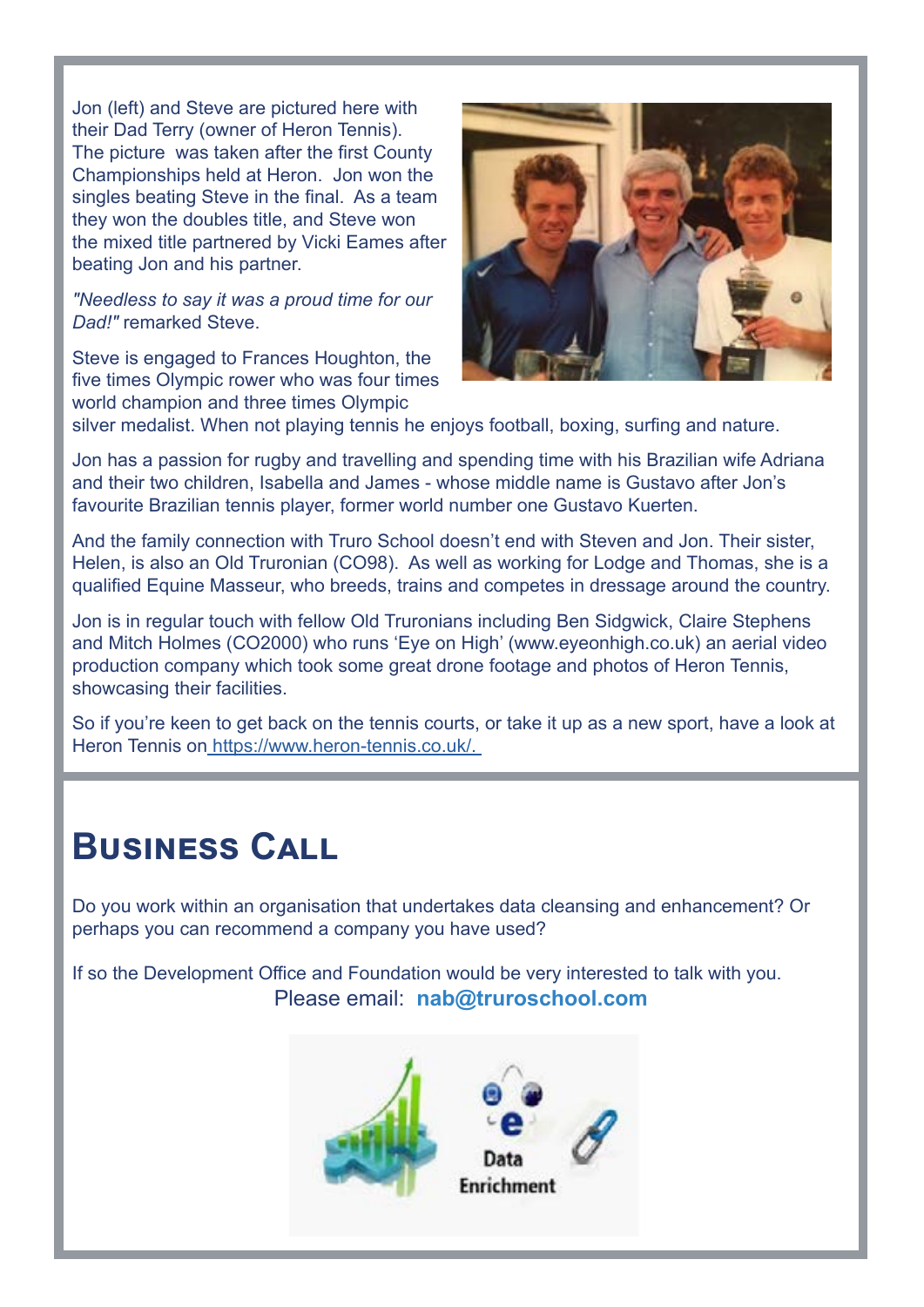#### **View From The Chamber - 28/07/2020**

Cornwall Chamber of Commerce held one of our thrice yearly Cornwall Conversations events last Friday – online of course. I give the same brief to every speaker: What are you doing for Cornwall that people in the know need to know? I chaired it and we had two speakers whose different perspectives highlighted vastly different angles of contemporary **Cornwall** 

The first speaker was **Miles Carden** who is the director of [Spaceport Cornwall](https://spaceportcornwall.com/). He looked to the future where Newquay could be, fingers crossed, the UK's first horizontal spaceport enabling mini satellites the size of a fridge freezer to be launched into space to capture the sort of data that can be



processed by Goonhilly Earth Station on such things as weather patterns, ocean pollution, soil erosion and illegal whaling, that would enable Cornwall to be at the heart of 21st Century environmental research and planetary monitoring.

The impact that a spaceport in Cornwall would have on our young people would be electrifying. The excitement and encouragement for STEM subjects in the school curriculum, the 21st century training and skills development needed here, the impact on downstream suppliers and our drive towards tech businesses would be part of a new age for Cornwall.

The second speaker was **Tamas Haydu**, the CEO of [Cornwall Community Foundation](https://www.communityfoundation.org.uk/?gclid=CjwKCAjwmf_4BRABEiwAGhDfSWqQnKke6Lt7J5YZXm9gb3Cf5fCDGGvwLYnjTvJiHz7AAhPWzEAAWhoCWO4QAvD_BwE) (CCF). The Foundation has awarded grants of over £700,000 to small projects and causes that have been suffering under the Covid crisis since March. About half this funding came from schemes like the National Emergencies Fund; but the other half came from individuals either living here, the Cornish diaspora or the many visitors who love our County. The average grant is something like £3200 so you can work out just how many small local community projects have benefited.

But what that reminds us of is the need here for charity. There are many people in desperate straits using foodbanks, relying on community support for their physical and mental wellbeing, transport, loneliness, dementia… the list goes on, that CCF has helped. It is a tough time and I'm afraid redundancies will get worse and the need of CCF's resources will increase before a stronger future of which the Spaceport will be an element leads to a more resilient, more varied, more environmental Cornwall.

#### By **Kim Conchie**

Chief Executive Officer Cornwall Chamber of Commerce TS Chair Of Governors & Foundation Trustee

**[CLICK HERE](https://www.cornwallchamber.co.uk/)** for the Cornwall Chamber of Commerce website

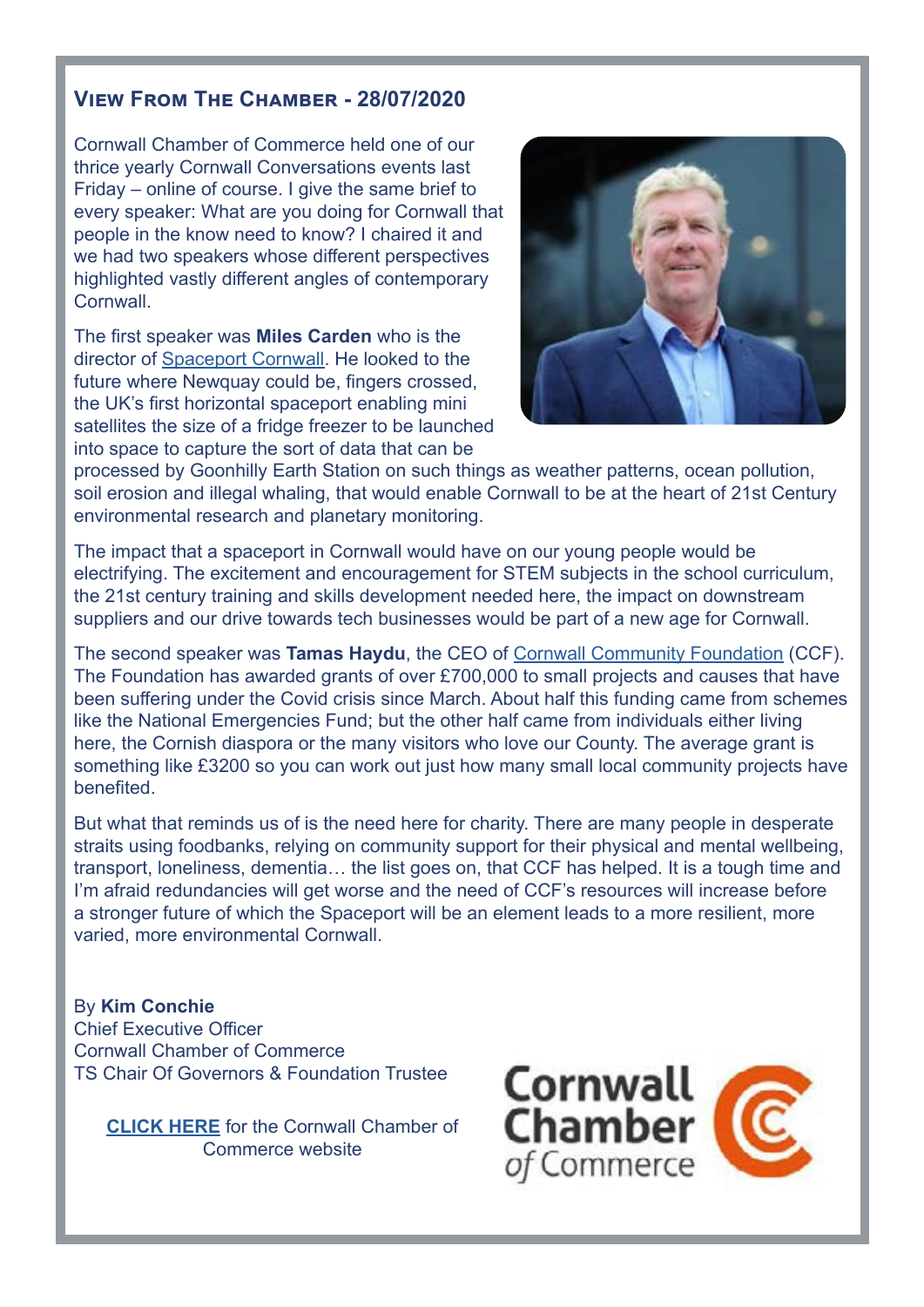#### **JONATHAN (JON) HOBBS CO70**

We were delighted to hear from Old Truronian Jon Hobbs following our D-Day celebration feature edition of 'Keeping Connected'. After leaving Truro School in 1970 Jon continued his studies and obtained his postgraduate qualifications at Aberdeen University (1978).



Jon has had a fascinating career and having travelled extensively has recently returned to the UK. He now provides advice to governments and companies on business and sustainability matters - specialising in environmental and social issues in the extractives and infrastructure sectors. He has recently advised on mining policies, projects and guidelines in Armenia, China, Mongolia, Myanmar, Philippines, Cambodia, India, Tanzania and Kenya as well at the United Nations, World Economic Forum, World Bank, OECD and European Union.

Previously he was WWF International's global policy lead on oil, gas and mining matters and has held a variety of fascinating roles including the Inter-Governmental Forum Mining, Minerals, Metals and Sustainable Development. He is also a Trustee of the Dian Fossey Gorilla Organisation.

Jon has given lectures at universities including Cape Town, Imperial College London and Oxford and is an Associate at the University of Dundee's Centre for Energy, Petroleum and Mineral Law and Policy.

With this wealth of experience and knowledge we would relish the opportunity of Jon visiting Truro School sometime in the future to talk to our Geology students.

#### **Out of Bounds at Treliske Prep School.**

#### BY **JON HOBBS CO70**

Recent 2020 D-day celebrations have brought back recollections of my days of boarding at Treliske Prep School – although I was there a couple of decades after those events (in the early 1960's), there were still some traces to be found of when secretive preparations were being made in and around the school for the D-Day landings.

During the D-Day lead up American troops occupied various parts of Cornwall – including Truro and the Fal estuary. Some were new recruits recently arrived; some were battle hardened and had seen previous action in Italy and North Africa. Treliske was briefly taken over by the 3rd Battalion of the 531st Engineer Shore Regiment and Light Mechanised and Transport Unit – who wore the arm flash 'Hell on Wheels'. They were billeted in and around the house, grounds and surrounding golf course and mostly lived under canvas. As a support unit of the 29th Division, they were responsible for storing and maintaining the hundreds of armoured vehicles, lorries, jeeps and motorcycles including the amphibious 'duck' landing craft developed specifically for the Normandy beach landings. They were soon to head off to battle on Omaha and Utah beaches in Normandy and, those that survived, the eventual liberation of Europe (source: Neville Harcourt Paddy, " WW11 Peoples War" BBC archives). Two decades later there were not many signs left of their time there, but we did come across one.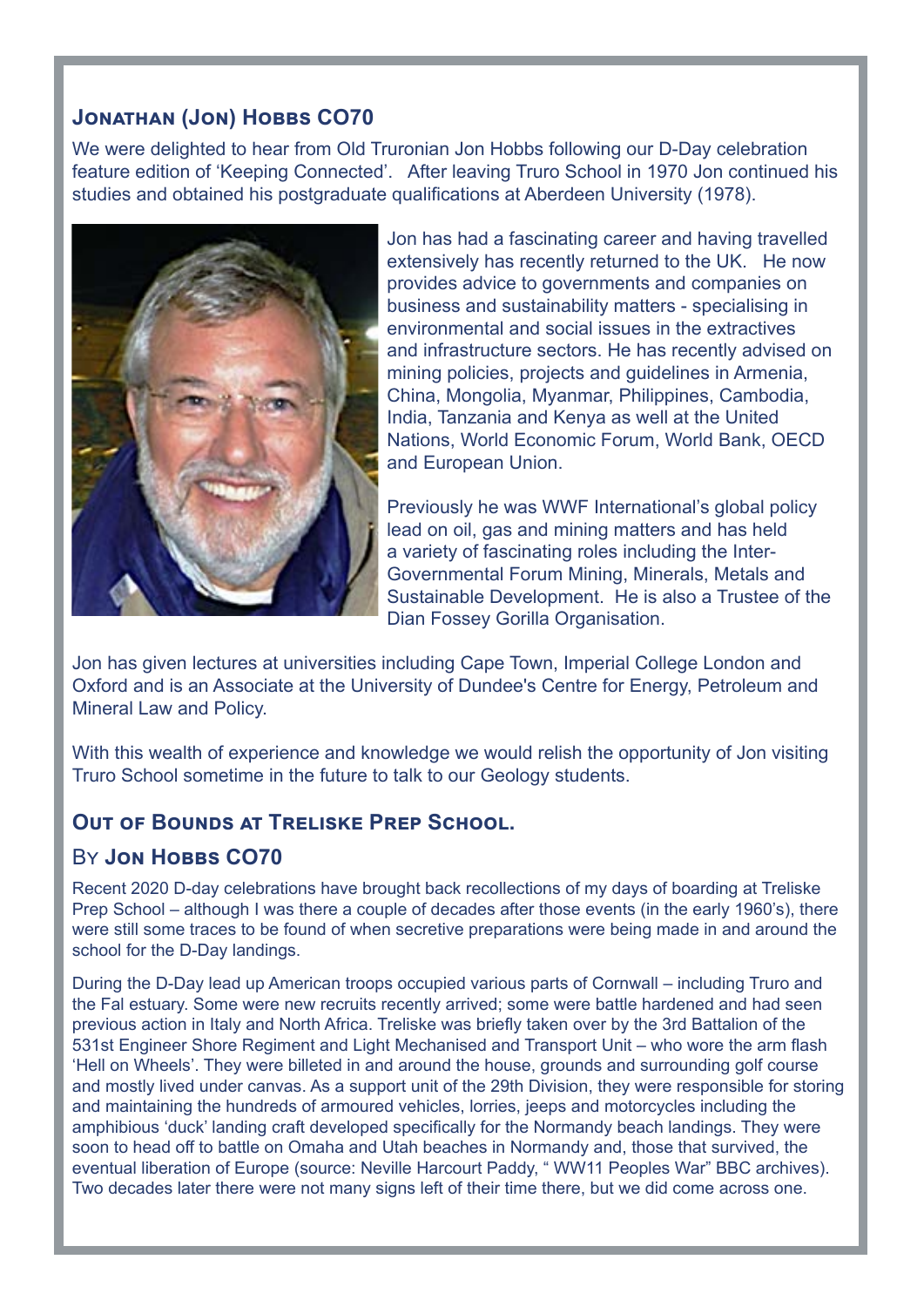As I am sure many generations of Treliske's boarders will remember, there was a lucrative trade (and no minor bragging rights) to be gained from going in pursuit of 'lost' golf balls on 'sorties' into the strictly 'out of bounds' territory of the golf course beyond the school grounds. Hole No. 8 was the favourite. A well hit ball off the tee would temporarily disappear from any player's view into a pronounced undulation. It called for the speed of a cheetah, but a ball usually lay there long enough out of vision and ready for 'acquisition' for sale during later exeats leaving somewhat bemused players behind.

However, on one occasion we tried another option. A weekly event was the Sunday morning 'crocodile' trudges out of school to the Gloweth Chapel and morning service. This involved trekking up the long drive-way past where the Royal Cornwall Hospital was about to be built (the foundation stone having just been laid by the then Minister of Health, Enoch Powell).

On one occasion we noted a tempting new prospect for our trade in golf balls. On the driveway, opposite the future hospital site, the golf course parallelled the school entrance road. Situated on the edge of the fairway was an isolated, wooded copse that provided a hazard to the best of golfers - and consequently a treasure chest of lost balls. These were probably a more ethical trade than Hole 8 given that they had been previously lost! Some days later a dash over the fence and into the trees was rewarded with a couple of almost new balls and it became a regular target.

However, on one recce during a winter's day we got an additional reward. Turning over the undergrowth in search of balls we exposed a piece of corrugated iron, covered in dead branches and leaves. Under this was a dugout chamber with a few discarded tins and bottles.

Now, I guess it could have been a pre-D-Day waste disposal site – but, of course, we boys preferred the more likely explanation of it as a camouflaged defensive position, handy should any German attack materialise up the driveway. After all, we reasoned, why camouflage a waste disposal site anyway?

We were keen to share this discovery and to learn more about it, but, of course, that would have risked Headmaster Ayres's wrath, so we kept very quiet about it! The threat was so commanding that I am still cautious about admitting to these illicit excursions out of bounds even today! Perhaps the find is still there?

#### **Take a Tour of the School**

Maybe just for a trip down memory lane or to see what is available at Truro School today, with Jayne Grigg, Director of Admissions and Development.

#### **[Click Here](https://www.truroschool.com/virtual-tour/)**

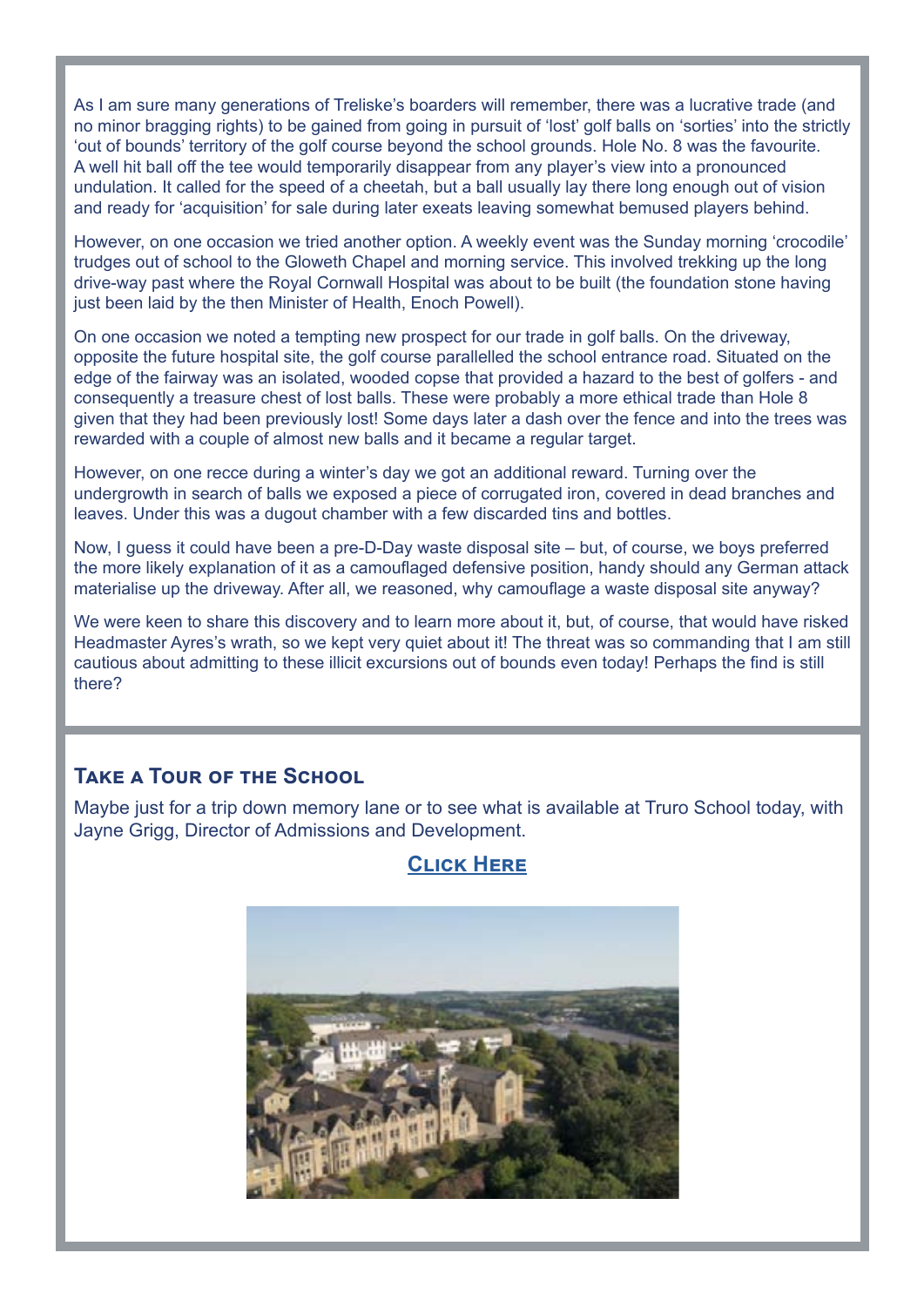#### **Derek Neville-Weaver CO42**

#### **TS 1938-1942**

Following our recent mailing of Keeping Connected, Derek Neville-Weaver (CO42)'s daughter Susan kindly updated his details and gave her own email address so we can keep in touch with her father with newsletters etc. It was a pleasure to catch up with Derek in a recent telephone call when he told me a little more about himself.



Derek is one of our 'senior' Old Truronians, born in 1925 to parents James and Lillian. Sadly, Lillian died when Derek was only seven years old. Derek attended Truro School as a day pupil from 1938 – 1942. Having volunteered to join the RAF and been accepted for training for air crew duties, he could not enlist immediately as he was not quite old enough and so lived with friends on a farm for a few months at Shortlanesend, near Truro, until he reached the magic age of 17 and a quarter.

Derek recalled visiting Truro School shortly after enlisting:

*"I was dressed, of course, in uniform, and very proud of the white flash in my cap showing I was an air crew trainee. I was greeted by Dr Magson's secretary, who (not very politely) told me that "there are no masters available to see you, there is a war on you know?" - something that clearly had not escaped me!"*

When the war in Europe ended in 1945 his squadron, having just finished bombing missions in Europe, was chosen to form part of 'Tiger Force' for operational duties in the Far East. Fully trained, equipped and ready, the war then came to an end with America's bombing of Hiroshima and Nagasaki, so Derek's 'Tiger Force' visit to Burma was cancelled.

After serving seven years in the RAF, Derek decided to return to civvy street in early 1950. He settled in the Midlands and found employment in the steel industry. "I joined a company of steel fabricators, and enjoyed the experience of the shop floor - which was very hard work - as well as other sections of the business." After a couple of years, he joined a company of steel stockholders and remained in the same industry until retirement.

Along the way Derek had married Barbara, and daughter Susan, now Financial Director of a company based in Devon, was born. Derek nursed Barbara through a long illness and sadly she passed away in December 2018. Susan and Derek are very close, and she regularly made the 300 mile trip to the Midlands to visit him. Conscious of her travelling, in 2019 Derek decided to '*up sticks*' and relocate to Devon. He moved into a lovely care home in Ottery St Mary and told me *"It's beautiful and all the residents are looked after extremely well. Fortunately, the home has not been affected by Coronavirus. Great care has been taken to safeguard us all. We have been confined and only staff can enter and they take our temperature twice a day. Susan visits but we can only see each other through a screen and talk via a telephone."* Recently on Sunday 5th July, Derek celebrated his 95th birthday, when he enjoyed birthday cake and a special afternoon tea.

Derek felt there might not be many of his year group still in contact with the School but he named some who are still in touch with us, so I am hoping to reconnect Derek with friends from long ago.

We very much hope, when we are able to bring our Old Truronians together again, that Susan might bring Derek for a visit or perhaps join us for the annual Afternoon Tea – it would be such a pleasure to welcome him back to Truro School.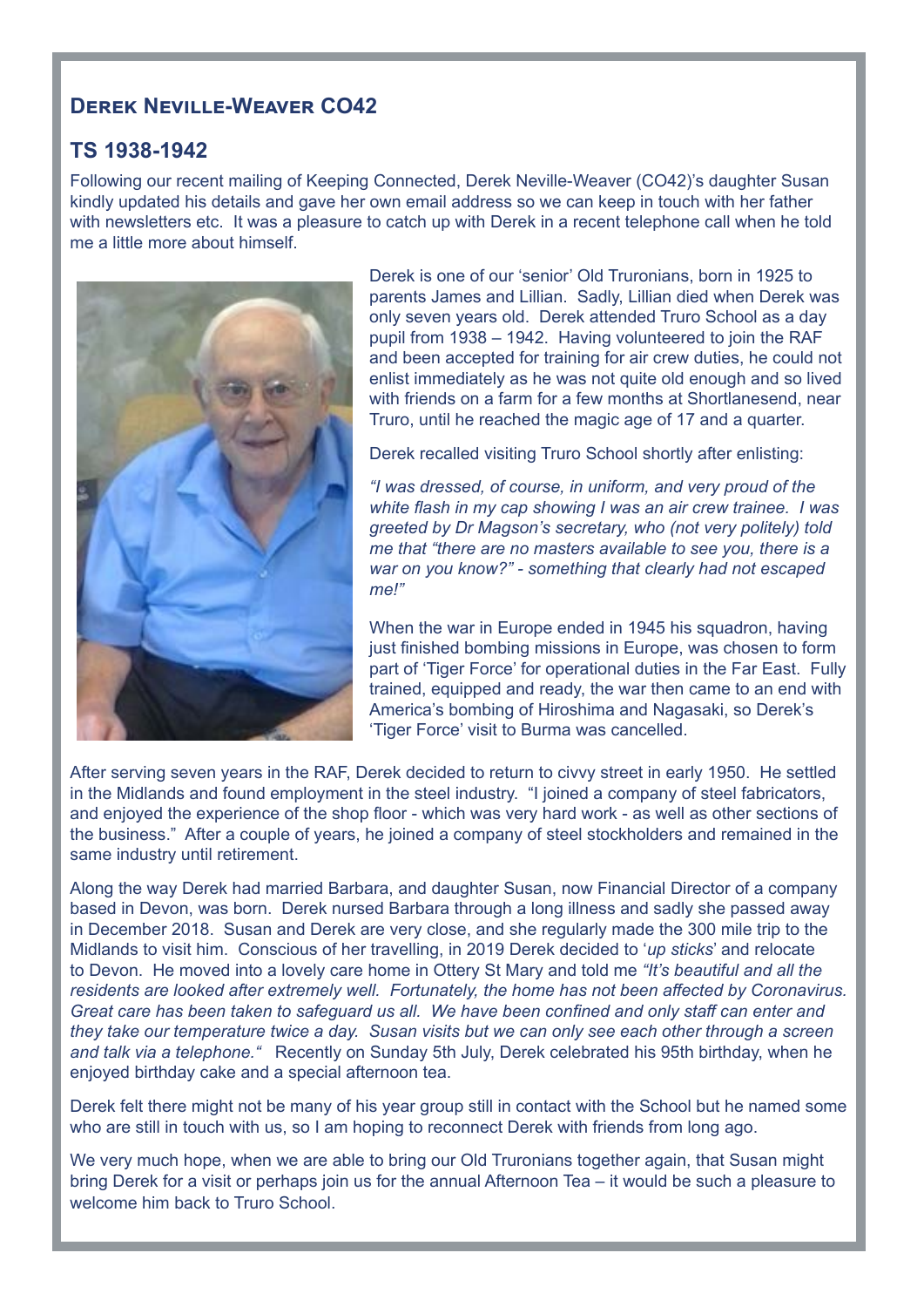#### **Thank Goodness Times Have Changed!**

#### **Recollections of Truro School boarders 'Nosh' endured in 1956-64**

#### **WRITTEN BY STUART BIRD**

One lunchtime over a beer **Stuart Sylvester** and I reminisced over school food, and wanted to share the stories with a wider audience. Here are our tales - many of which are very amusing.

**Martin Corner** recalls : *"Who could forget the 'grub' as it was in the 1950/60s?*

*I well remember Jam in lurid shades of red and green in tins from the United Yeast Co., but barely distinguishable by flavour! It did have a taste - mainly tin!* 

*One of the less disagreeable meals was 'toad in the hole.' The toad was awful, but the hole was usually OK, although of dubious nutritional value. I think you could summarise the lot as 'slop!'* 

Still no one suffered from rickets or scurvy, and we scampered around the playing fields on Wednesday and Saturday afternoons, so perhaps no real harm was done.

Remarkably this is still a talking point 60 years down the line!

#### **Serving**

One of the duties every 4th year had to endure once a term. It was a necessity to save catering staff having to face hungry boarders, and probably character forming for us. We turned up early, put on brown lab coats, collected a trolley, set the tables, delivered the tureens of food, cleared the plates, and the mess and debris afterwards. That was the easy bit for the team of four unfortunate boys, who had to slave for a ravenous mob of hungry boarders. The pressure was greater when replenishments were needed as tables ran out of water, tea, milk, margarine and other comestibles. Often this occurred simultaneously from several tables of a dozen boys on each, baying for their items. If you had to serve the Sixth Form tables, all hell was let loose if you missed them out, with ragging and bullying to endure.

**Stuart Sylvester** remembers an incident when he slipped on a pool of water with a pile of dirty plates. He landed with an almighty crash as the plates hit the deck with Stuart landing in a pool of gravy! There was an unnatural silence, as he had cut his middle finger on the broken crockery. This was the only occasion he can remember total silence in the dining hall, except when Bert Willday said grace! Stuart was scraped off the floor and taken to Truro Infirmary, where he had stitches in his finger, thereby preventing him serving for the remaining week. He still bears the scars to this day!



There were perks in serving, as on Saturday lunchtime on your last day, you were rewarded with a large helping of pasties, beans and chips. Mind you the pasties were an insult to the name 'Cornish Pasties,' as they were filled with a disgusting orangey mince mixture. The firm that provided them were 'Myners' and even a 'Ginster' pasty was good by comparison!

For their own safety the catering staff never emerged from their kitchen domain, where all the delicacies were lovingly prepared by Mrs Rosemurgy (what a name to conjure with!) and Mrs Otten.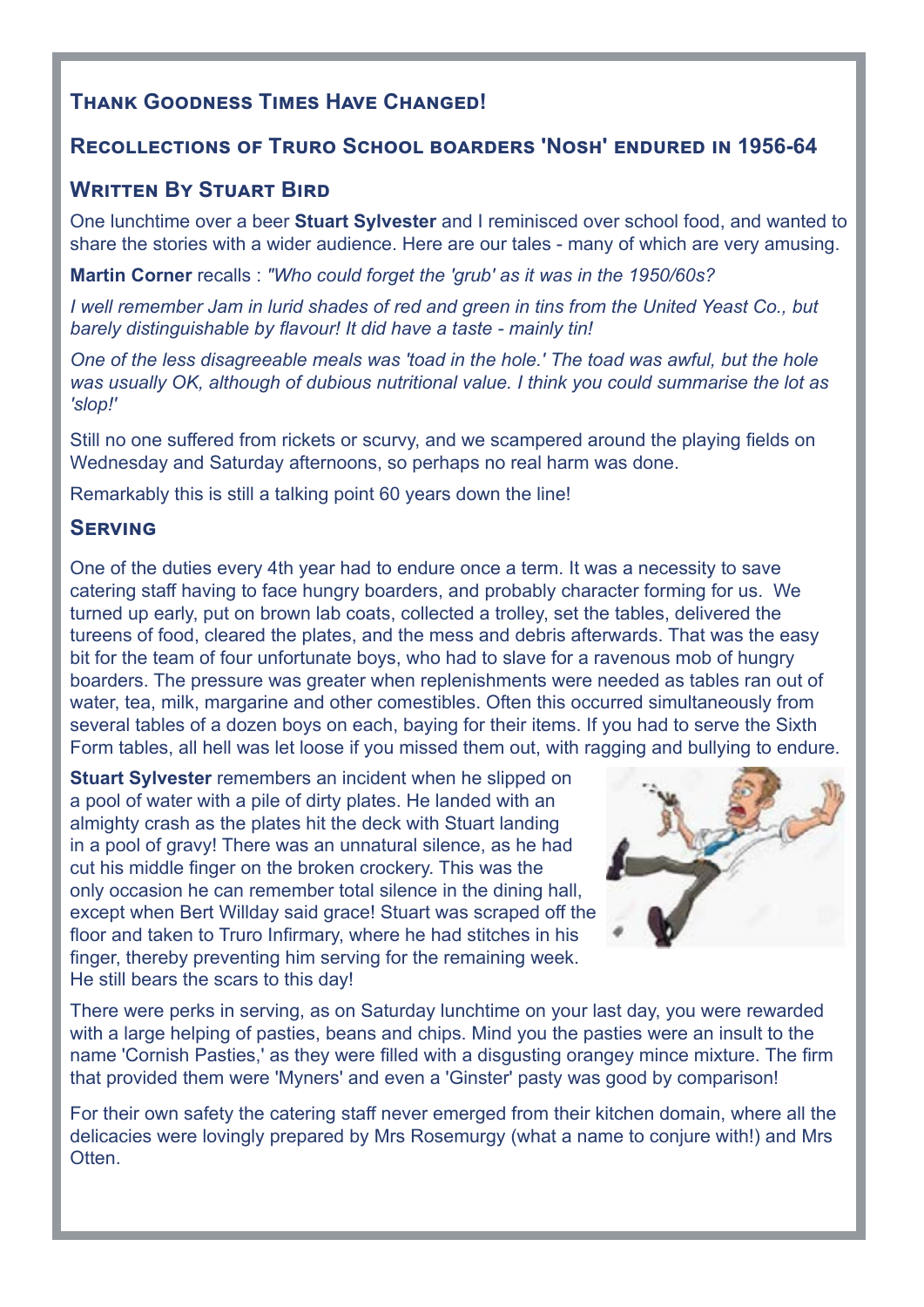#### **The good, the bad and the inedible!**

**Bernard Cockfield's** contribution was to the point : "burnt porridge!"

**Richard Stevenson** remembers *"those horrendous beef sausages with dark tanned leather casing, with their grim flavouring which put me off sausages for a very long time!"* Richard also recalls the raspberry jam in those large catering cans. He said *"I'm sure it never saw a raspberry in the manufacturing process, and we reckoned the pips were made of wood!"*



**Stuart Sylvester** had to endure 7 years as a boarder. Seared in his memory are: *"...the stinking tinned pilchards, gristly pasties with flabby pastry, watery powdered scrambled eggs, rice pudding with burnt blackened skin, flabby cold tough toast, weak tea and coffee from battered urns, tasteless 'Eldorado' ice cream as a Sunday treat, hogs pudding - I could go on! 'Daybugs' were fortunate to suffer only school lunches - BUT WE SURVIVED!"*

**Richard Payler:** *"Whilst serving I managed to spill some juice from a tureen of sloppy baked beans over the boy at the head of the table! Naturally he wasn't very impressed! The most unappetizing food was streaky bacon swimming in fat. To avoid that delicacy we used to bring our own baked beans in to supplement our diet and eat them cold with whatever was on the menu! As a result we can thank TS for enabling us to be grateful for whatever was served, resulting in my siylphlike figure!"*

**Martin Wilmshurst:** *"Dishes such as fish pie did nothing to titivate my taste buds. School fish pie was basically cottage pie using Coley, cooked with milky liquid and onions then covered in mashed potato. 'Toad in the hole' was intriguing, being a large dish with solidified batter (Yorkshire Pudding) and a dozen portions of sausage, strategically placed to allow twelve portions of snag and Yorkshire pud."* (Martin is now a professional caterer in Deniliquin NSW Australia.)

**Richard Dale-Green:** *"Some things stick in my mind. Do you remember the food riots? Stale bread rolls were thrown out of the windows! Another time at breakfast 'Tink Taylor' was on duty, and was clearly embarrassed to say there was no milk, but could we consider orange squash with our cornflakes? I think I ate the cornflakes dry and drank the orange squash later."*



*One tiny sliver of butter was considered a Sunday tea treat, the rest of the week it was margarine!*

*Being in the scouts had one big advantage. When camping we could go to the kitchens and take anything we could lay our hands on. Bacon, eggs, bread and butter, which we enjoyed with great fry-ups when two or three of us camped out at the weekend.*

*Baked beans and chips were OK for me with porridge. The pasties were inedible, full of unidentifiable meat and veg, which put me off for years. Half a century later I tried again and had a very good pasty at the Lost Gardens of Heligan - Cornwall's honour was saved!*

**Jim Sayell :** *"Breakfast to set you up for the day - scrambled eggs with whole eggs, bacon like leather and tinned tomatoes - what a delight!"*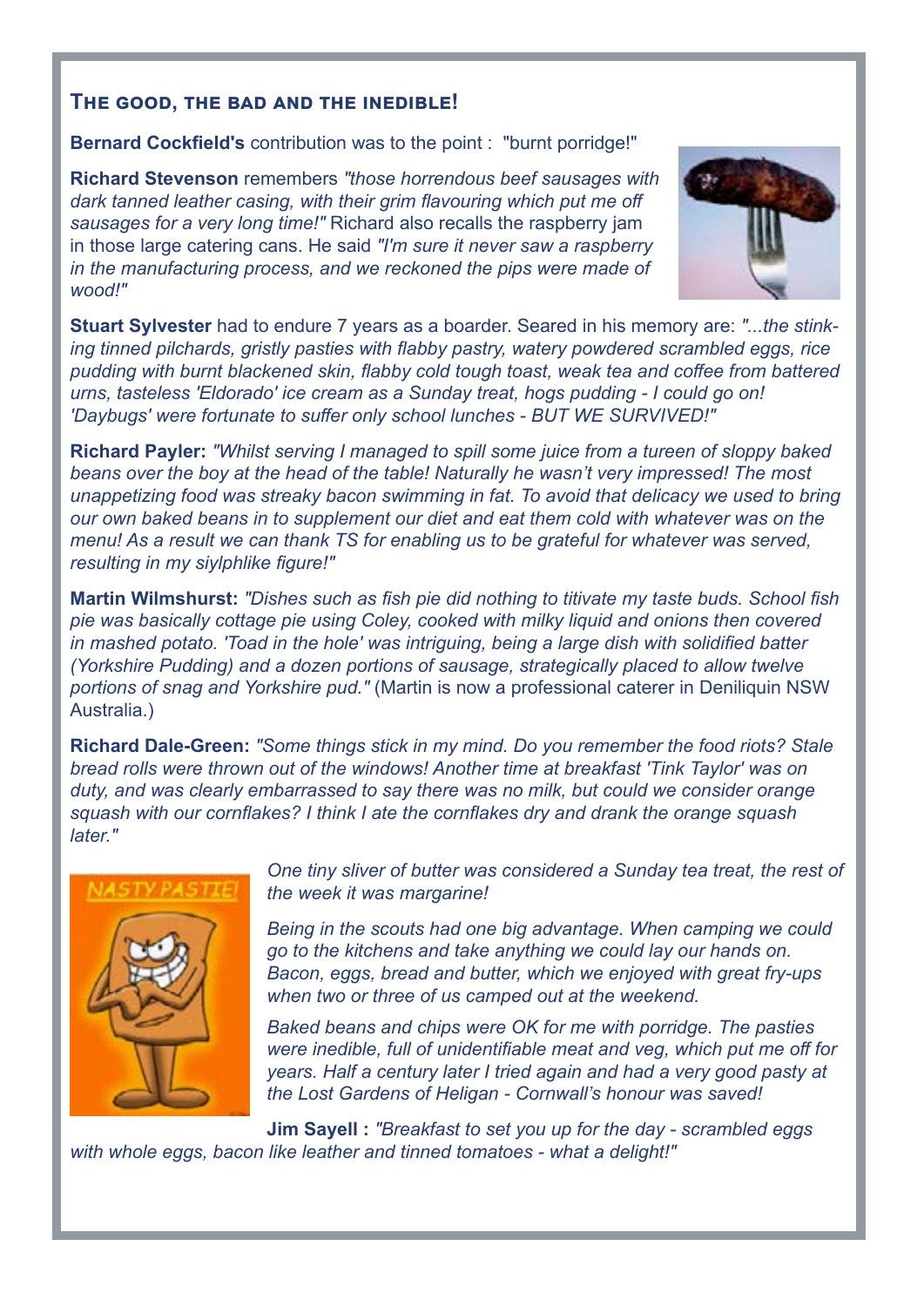**Brook Berry:** *"The greasy chips - which we, nevertheless, guzzled greedily. The cremated beef with tasteless gravy, the banana custard in which I found a fag-end masquerading as the tip of a banana!"*

**Keith Gray**: *"You have now reminded me of marmite, peanut butter and jam by the bucket load. Tapioca pudding which I was told to eat, ended up on someone's head, which cost me a detention! Do you remember walking out with the tables? Charlie Monks was on duty and asked the top table to carry on, so we did just that! Cruel looking back but we survived. I now live in Sydney with my family, but not because of those dining experiences!"*

**David Woodley:** *"I always remember the coffee at supper time that tasted like dishwater!*

**Andrew Lyner: "***I was a day boy so missed out on a lot of these delights. But I do remember the toast being burnt on a single gas ring in the Prefects' Room, along with an unsavoury pack of butter, and a dodgy spreading knife. If I'd been aware of the state of starvation of the boarders at the time, I wouldn't have scoffed as much as I did."*



I notice ALL of you comment on the quality of the food, but for me without sufficient pocket money (2/6 pw), and no Dundee cake in my locker, it was the lack of quantity that upset me. I often felt starving at night and couldn't get off to sleep. I weighed only 8st 7lbs in the 5th form, which probably resulted in me not becoming obese!

I joined TS in the 4th year, with no experience of boarding. I couldn't get over the boys on your table acting like 'gannets' if you refused food. The only item on the menu the boys turned their noses up at was the burnt skin on rice pudding, which I thoroughly enjoyed!

My biggest relief was the twice-termly 'exeats' we had to visit home or in my case my Aunt Olive Gluyas at Pencoose Farm in Stithians. Aunty usually carried off the top prize for pasties at the Stithians Fair. She made me the first pasty I ever tasted which covered my plate! I thought it was for the whole family, and could only manage to consume one half. It was delicious, made of beef skirt, potatoes, yellow swede, butter and onions, seasoning, wrapped in shortcrust pastry, crimped at the edges and glazed with beaten egg. Once cooked for an hour until golden brown I have never tasted a better pasty in all my life! To a starving schoolboy it was bliss!



Thank you to all of you who contributed, it has been quite an education in survival! **Regards** 

*Stuart Bird*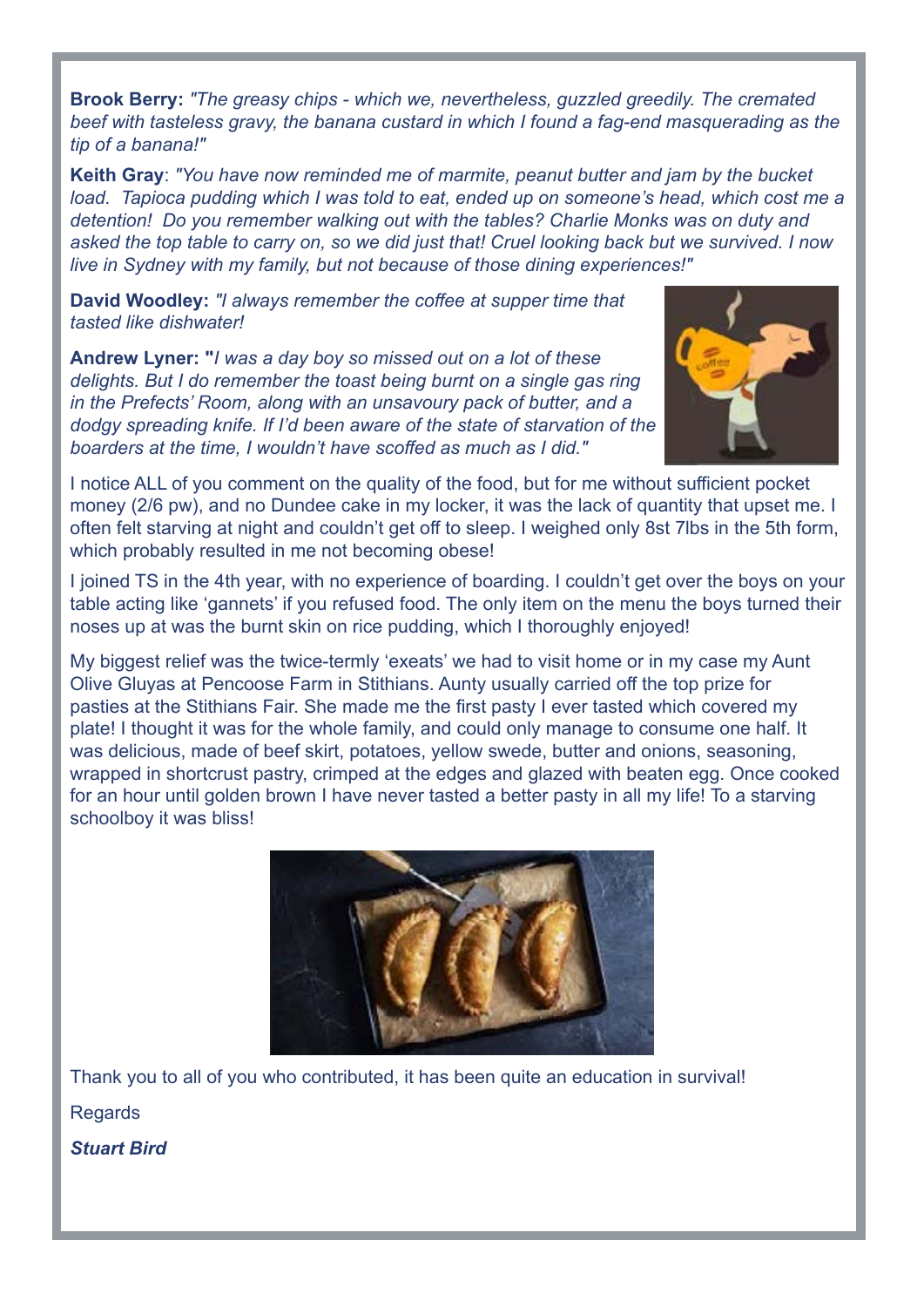#### **Reverend Keith Vivian - Fond Farewell**

#### **TS 1938 - 1945**

**19/02/1927 - 16/07/2020**



We have received the very sad news of the passing of Old Truronian, Reverend Keith Vivian.

Keith was born in Beacon, Cornwall, and educated at Truro School where he was captain of rugby and cricket. He went to Cambridge, where he met Audrey, and started out in life teaching at Christ's Hospital boarding school.

He was already playing rugby for Cornwall and, on moving to London, joined Harlequins in the days when rugby was still very much an amateur game. His rugby career included captaining Warwickshire and playing for Sussex.

Keith and Audrey were married at Ponteland in Newcastle upon Tyne. They moved on to Rugby School where Keith secured another junior housemaster's position, teaching maths and physics, before getting his first headmastership in Herefordshire.

Keith was ordained in Hereford Cathedral and got his first job in the church as a priest and then Rural Dean of Chew Magna in Somerset, a post he held until retirement.

Keith and Audrey retired to the town of Lyme Regis and Keith immersed himself in the community.

Francesca Evans writer for Lyme Online wrote: *The word 'legend' is one of the most overused in the English language. Its dictionary meaning is someone who is 'very famous and admired, usually because of an ability in a particular area'. If ever there was a man who deserved such a description it was the Reverend Keith Vivian. Not for being 'famous' as fame would not interest Keith – but no man has been more universally admired in our town.*

*There is no corner of our community that has not benefited from his kindly and sympathetic counselling. It also seems trite to describe this rugby-playing cleric 'a man of the people' because he was so much more than that to the people of Lyme.*

*There are few organisations in Lyme which did not benefit, one way or another, from Keith's wise counsel and generosity. These included the Woodroffe School, where he was a governor; the Rotary Club both in Chelwood Bridge and Lyme Regis; the twinning association of which he was a founding member; the Monmouth Club; the University of the Third Age; and of course, St Michael's Parish Church where he continued to conduct services until a few weeks before his death."*

At the age of 93, Keith's health had been declining for some time but that did not hinder or interrupt his support of his church duties. During the interregnum between the appointment of clergy for the town, it was Keith who invariably stood in, conducting the Sunday services, civic occasions, weddings and funerals.

Keith was rushed to the Dorset County Hospital with a serious complaint for which he had previously been treated several years before. Given his age, it was thought he might not survive another serious operation. Audrey was with him throughout and he was able to see his children before he died.

A thanksgiving service will be held at St Michael's Parish Church, Lyme Regis, at a time when the people of Lyme can pay their respects to one of the town's most respected and loved citizens.

Another of our Old Truronians, who clearly, will be greatly missed by all who knew him.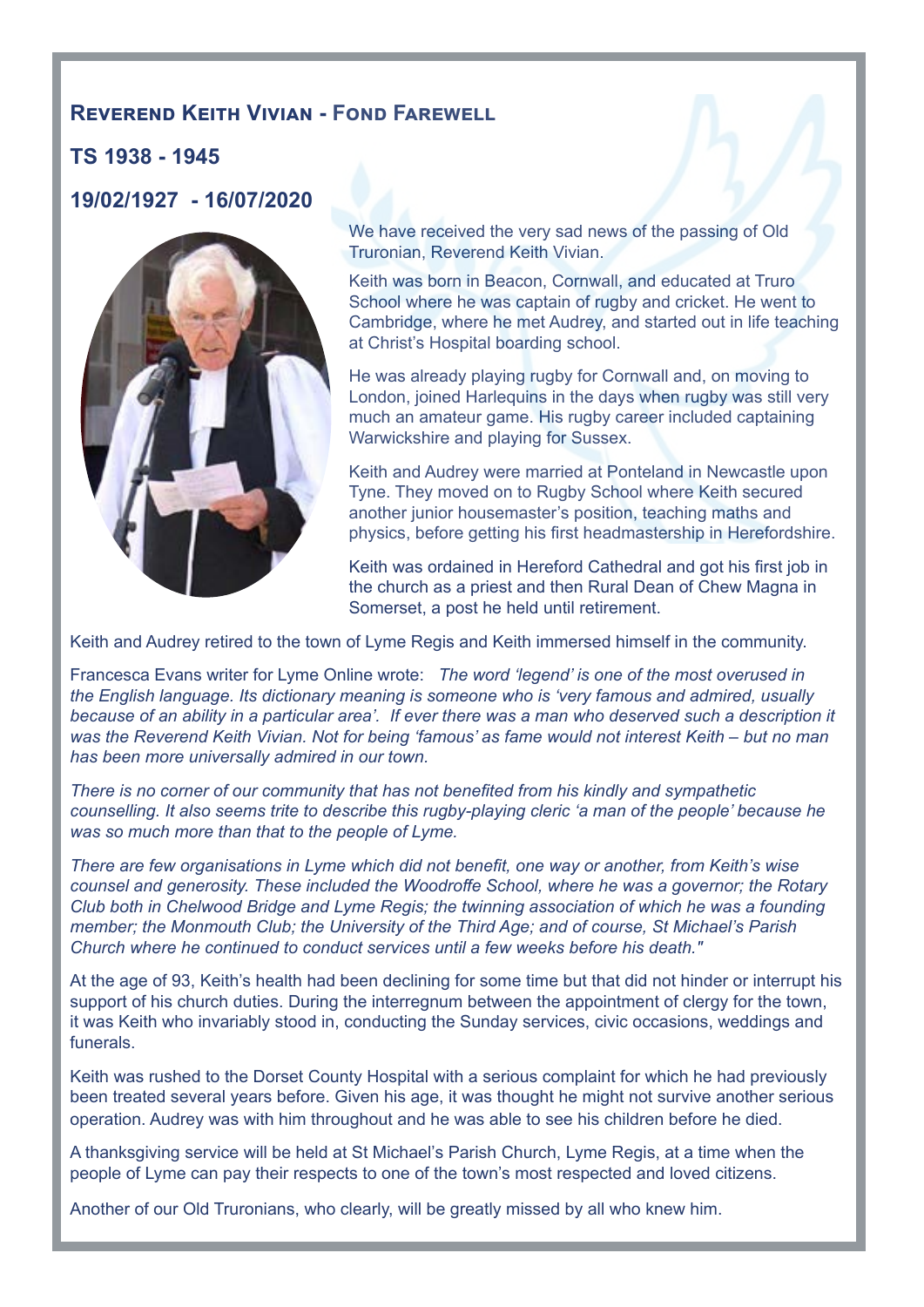#### **Chris Nadin CO62,**

#### **Responding To 'Where Are They Now?" – Othello**

I enjoyed the 12th edition of Keeping Connected immensely and it prompts me to respond to the 'Where are they now?' – Othello picture. I attended Truro School from 1954 until 1962 and my last school play was Othello in March 1962. If I remember correctly, we actually performed in Perranporth in the town hall as we were unable to use the chapel stage for some reason.

In 1960 I recall we performed Troilus and Cressida which was co-produced by Cyril Wilkes and Watson Weeks. It is my belief that the picture shown in Keeping Connected, edition 12, was in fact, the cast from Volpone which was staged in 1961, produced by Watson Weeks (and not Othello, as suggested) which we performed in 1962, again produced by Watson.



The lead, Volpone, was played by John Rhys **Davies**, *(middle row centre with hand on chin)* and to his left is Mosca, his 'parasite' played by Clive **Westwood.** I believe the old white bearded character to Volpone's right is Corbaccio, played by Charles **Paull**. My own part was that of Peregrine, a gentleman traveller *(5th from left, middle row).*

| "The Toyotag of the Shore"<br>past.<br>-T Render T<br><b>SHEET</b><br>T. PL. Alast T.<br><b>THE R</b><br>" King Love"<br>-<br>"Heaty the Pyra"<br><b>SERVICE</b><br>Tendide Blank T<br>-<br>"Tel. Phontiprink Fleetelburges"<br>$-$<br>THE Bank?<br><b>FREE</b>                   | VALUE NINCE, SEARAND SERVICE<br>presents.<br><b>VOLPONE</b><br><b>BAN JUNISIPE</b><br>The down wants it was plate allow up to think                                                                                                                                                             | To Mary Jan Stereo<br>called all and call.                                                                                                                                                                                                                                                                                                                                                                                                                                                                                                                                                                                                                                                       |                                                                                                                                                                                                                                                                                                                                                                                                                                                                                                                                                                                                                                                   | $\cdots$                                                                                                                                                                                                                                                                                                                                                                                                                                                                                                                                                                                                       |                                                                                                                                                                                                                       |
|-----------------------------------------------------------------------------------------------------------------------------------------------------------------------------------------------------------------------------------------------------------------------------------|-------------------------------------------------------------------------------------------------------------------------------------------------------------------------------------------------------------------------------------------------------------------------------------------------|--------------------------------------------------------------------------------------------------------------------------------------------------------------------------------------------------------------------------------------------------------------------------------------------------------------------------------------------------------------------------------------------------------------------------------------------------------------------------------------------------------------------------------------------------------------------------------------------------------------------------------------------------------------------------------------------------|---------------------------------------------------------------------------------------------------------------------------------------------------------------------------------------------------------------------------------------------------------------------------------------------------------------------------------------------------------------------------------------------------------------------------------------------------------------------------------------------------------------------------------------------------------------------------------------------------------------------------------------------------|----------------------------------------------------------------------------------------------------------------------------------------------------------------------------------------------------------------------------------------------------------------------------------------------------------------------------------------------------------------------------------------------------------------------------------------------------------------------------------------------------------------------------------------------------------------------------------------------------------------|-----------------------------------------------------------------------------------------------------------------------------------------------------------------------------------------------------------------------|
| "The hopester thermal "<br>panel.<br><b>Sedan Bra T.L.T. Antigres **</b><br><b>ARTISE</b><br>"The fining art Loads"<br><b>SMIT</b><br>" Ford of Book Net."<br><b>VALUE</b><br>7 Selgment Blut 1<br>1876<br>"Finite and Green's"<br><b>Laker</b><br>attacks in the other model and | the three planes service, we take one bettings.<br>Aux quickly converts and<br>Wassigner, Jane Vell 540<br>TOP US (Re detabately at his<br>the age when the printers.<br>of pretioned, it pretional station.<br>Anisota to interest vehicle, wh<br>tion. Howard pright to have<br><b>March.</b> | THE PERSON OF THE PLAY<br>tecturement, a Magneties<br><b>ARTISTS, Inc. Partners</b><br>site retard, as Adverses<br>CORRACCIO, as old gentimens<br>gracetonic, a Matchard.<br><b>HIS FOLDING MOULD BE </b><br>FERRICANSE, a goodman bleviller<br><b>SEVERAGES, a proced provincials, with</b><br>at Corboner<br>AVIOLATIONS, first Magnetowner<br>SERVICES, the Three of the Conet<br><b>BAFFE</b> , Mass Police<br><b>SAMI</b><br>CASTRONE -<br>Thusan's integr<br>AREHOUTERS<br><b>USEFART</b> to Unideo<br>LLIV WALL-RE<br>1725.15. Via Monthard's tells<br>WATERS ROMEN<br>Commercial Bold<br>Alexan Riveries<br><b>Keise Maler</b><br><b>MOVIE</b><br>Wartschl, Timel<br><b>Monter Sales</b> | <b>June Barner</b><br><b>DAYS WASHING</b><br><b>Nodes Trees</b><br><b>Clusters</b> Patts<br>Verala Josian<br><b>Jour Williams</b><br><b>Characteristic Plants</b><br><b>Harry Disast</b><br>Alexandre Calabridae<br><b>Johns Houven</b><br><b>Basica Watson</b><br>Witnisd Fire<br>Early, Brigans<br><b>BURGET BLAKE</b><br>Fun. Norton<br><b>Boards Steer</b><br><b>Slaving Corporates</b><br><b>Raticald Winterston</b><br>AUGUST CAPENA<br><b>Barmage Move</b><br><b>Honour Foreign</b><br><b>Renair Estimate channel</b><br>Museum Lewis<br>Highland Throad all<br>Anna Russ<br><b>Kenne Luxe</b><br><b>Ritiand Plane</b><br>Forni Chiesenawe | <b>The Stands Theme</b><br>Flash will be has asteroate of the missaics<br><b>STALE TRANSPORT</b><br>Associated Har.<br><b>Data Williams</b><br><b>Ballant Bastern</b><br>ALLAN MINT<br>Januar Frazmy<br>THIR CENT.<br>Fatos Miked<br>19739.<br>THE REAL PROPERTY BY<br><b><i>BLATINGS: WIESUES</i></b><br>WAS ABOUNDED<br>Volume catches, rich, finine and, despatio.<br>rative his state to topas of general home<br>lice beginning; tre patente excesse<br>Forgotte of all agents, debuter, Here Steered<br>chief one year went not thousands, we went<br>Back tunatia bill refere again, and all are suits. | <b>Vauront Books</b><br><b>Boar Champ</b><br><b>Installment Stonet</b><br><b>Player Avenue</b><br><b>Missilla Classes</b><br>Arrest West<br>CTER, SMITH<br>Birm trinks for substance simpler, they thoma; edges ladd- |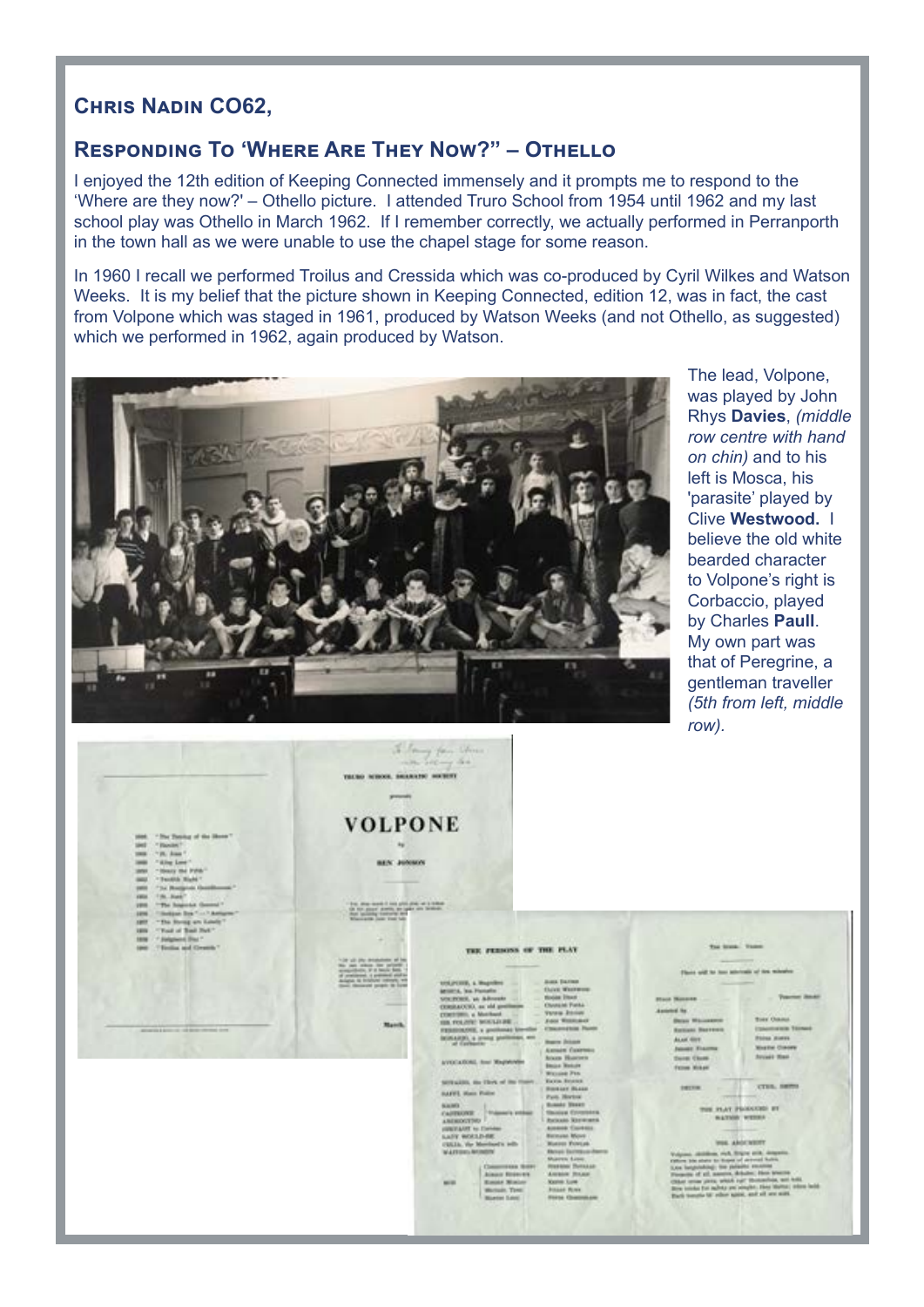

I believe for most of us involved, the plays. although hard work, instilled a long term love of the Arts and led to the fine acting careers of both John Rhys **Davies** and Nigel **Terry**.

For me it was certainly the starting point of a long and happy career, first in brewing and distribution, then drinks retailing and subsequently wine and spirit marketing - well retailing and marketing are all about theatre! - of Baileys, Croft Original and Smirnoff Vodka. Latterly I was marketing Director of Gilbey Vintners part of Grandmet. This culminated in creating and launching Duchy Originals for HRH Prince of Wales in 1991/93 and then 9 years as International Brand Director Tequila for Diageo, retiring in 2002.

#### *Best regards, Chris Nadin CO62*



| <b>BRANATIS FERNING</b>                                                   |                                             | THE WINNER THROW AND ELECTRIC |                                             |  |
|---------------------------------------------------------------------------|---------------------------------------------|-------------------------------|---------------------------------------------|--|
| DOCK OF VIOLAGE.                                                          | Alara Wasseland                             |                               |                                             |  |
| <b>SEASANTH, a Seager</b>                                                 | <b>Bishik Died</b>                          |                               | Plays will be two intervals of the measure- |  |
| <b>CONSULTANTS AND ALL CONSULTS</b>                                       | <b>I Went Business</b>                      |                               |                                             |  |
| USATIANIL bentler to Drahams - Take Storage                               | <b>Barnets MADERING</b>                     |                               |                                             |  |
| LODOVICO, Minimiar de Brahamia  Antanas Jelasan                           |                                             |                               |                                             |  |
| OTHREAD, a week them in his                                               |                                             | <b>Stark Monager --</b>       | <b>BIAK DIST</b>                            |  |
| - - announced the Valence Pieter                                          | <b>Base Illumes</b><br>٠                    |                               |                                             |  |
| <b>Clarifier, the Seattement</b>                                          | Hook, Texas:                                |                               | <b>Convenient Busine</b>                    |  |
| beacht, his policer                                                       | <b>Thrid Winnesom</b>                       | <b>Assistant Ave.</b>         |                                             |  |
| <b>BIX/NEWAL a Venetian profilement</b><br>MANTANIE (Intuite's profitment | <b>Toront Attitude</b>                      | <b>Blues Williamson</b>       | <b>Domas Massie</b>                         |  |
| The government of County.                                                 | Contentains Maint                           | Morrison Comme                | <b>Fall of Hards</b>                        |  |
|                                                                           | <b>Koled Liver:</b>                         | Paina Awas.                   |                                             |  |
| <b>CYPRICH WAJNERS</b>                                                    | Jones (Drewton)                             |                               | <b>Book Ware</b>                            |  |
| $-111$                                                                    | <b>RUALL REGISTER</b><br>Ferras Garanta and | <b>Windows, Shoulder</b>      | <b>Present State</b>                        |  |
| STEELADS ATTORNAMES                                                       | Mukini Lioni                                | <b>BATIONS MILKING</b>        | <b>Morris, Middle</b>                       |  |
| <b><i>RESIGNABLE</i></b>                                                  | <b>Renter Bears</b>                         | Museum Stevens /              | <b><i><u>ISSN</u></i></b> FIAAAGE           |  |
|                                                                           | <b>Atuan Brees</b>                          | <b>Alcass Towns</b>           | <b>Smore Bluer</b>                          |  |
| <b>PERRY OFFICERS</b>                                                     | <b>Breast Winner</b><br>I TOUR Booter       |                               |                                             |  |
|                                                                           | Berine Germana Hastin                       |                               |                                             |  |
| FIRST CONTRACTOR                                                          | <b>Wondoo Groot</b>                         |                               |                                             |  |
|                                                                           | Renan Kermury                               | <b><i>ERECOME</i></b>         | CENIL PRITE                                 |  |
| <b>CONSUM UNKNAME</b>                                                     | Accesso Feward                              |                               |                                             |  |
|                                                                           | <b>British Children</b>                     |                               |                                             |  |
| DENDERSONAL designer is designers.                                        | Antacor Casway.                             |                               |                                             |  |
| EMILIA, wife to have                                                      | <b>Brief Aknee</b>                          | THE FLAT FRODUCED BE          |                                             |  |
| <b>NEALTICE</b> , relational for Classics                                 | Writism, Test<br>٠                          | WATCOM NINHOLE                |                                             |  |

**WILLIAM MELECULARS**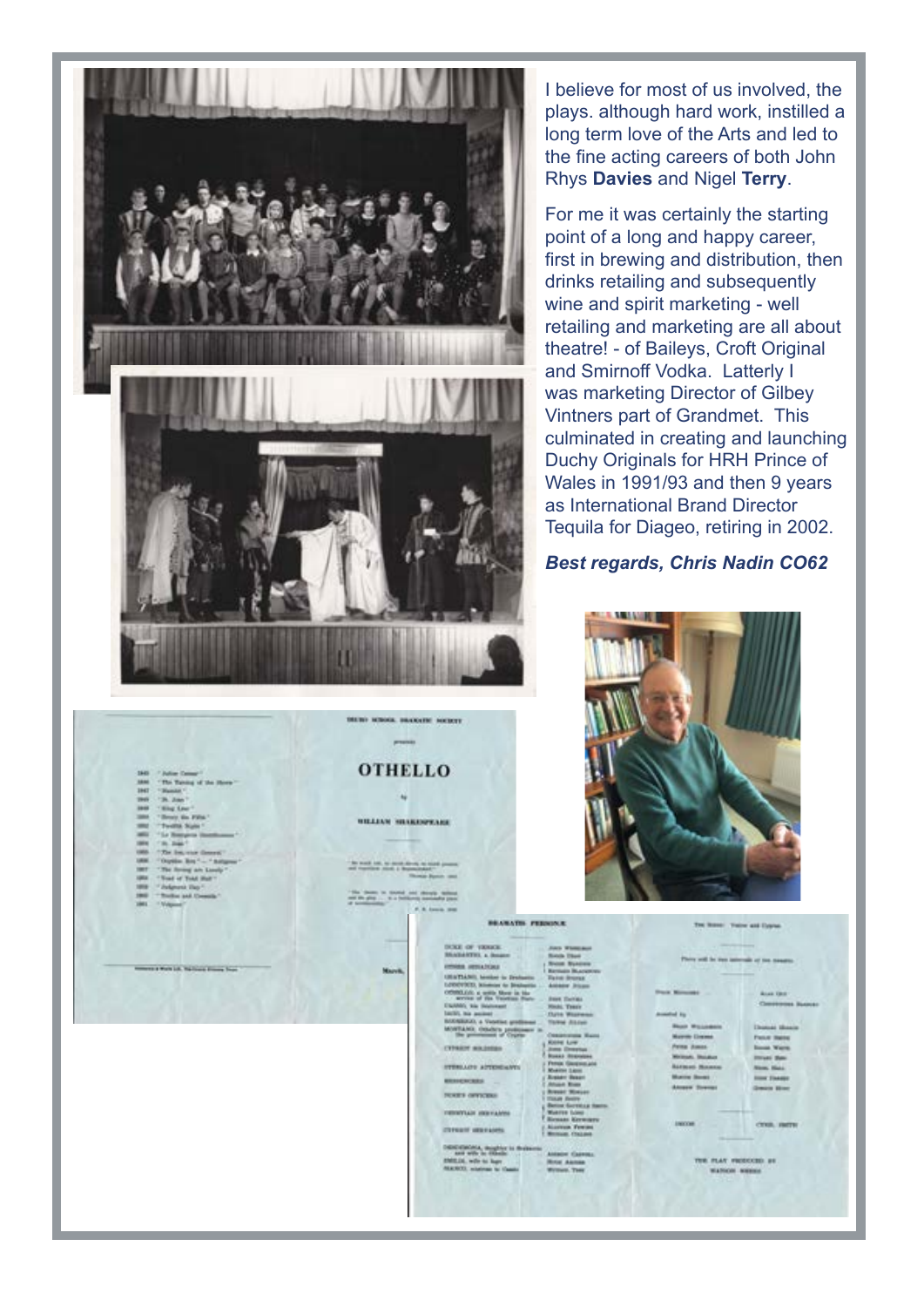#### **Where Are They Now? - Mystery Man Identified!**



**Rugby 2st XV 1961-62**

In the last edition of Keeping Connected the above picture appeared - and there was one name missing.

Our 'Mystery Man' has now been identifed thanks to Colin **Mumford** CO62, who recognised himself in the photo.

*Back row, 3rd from the left* - you haven't changed a bit, Colin!

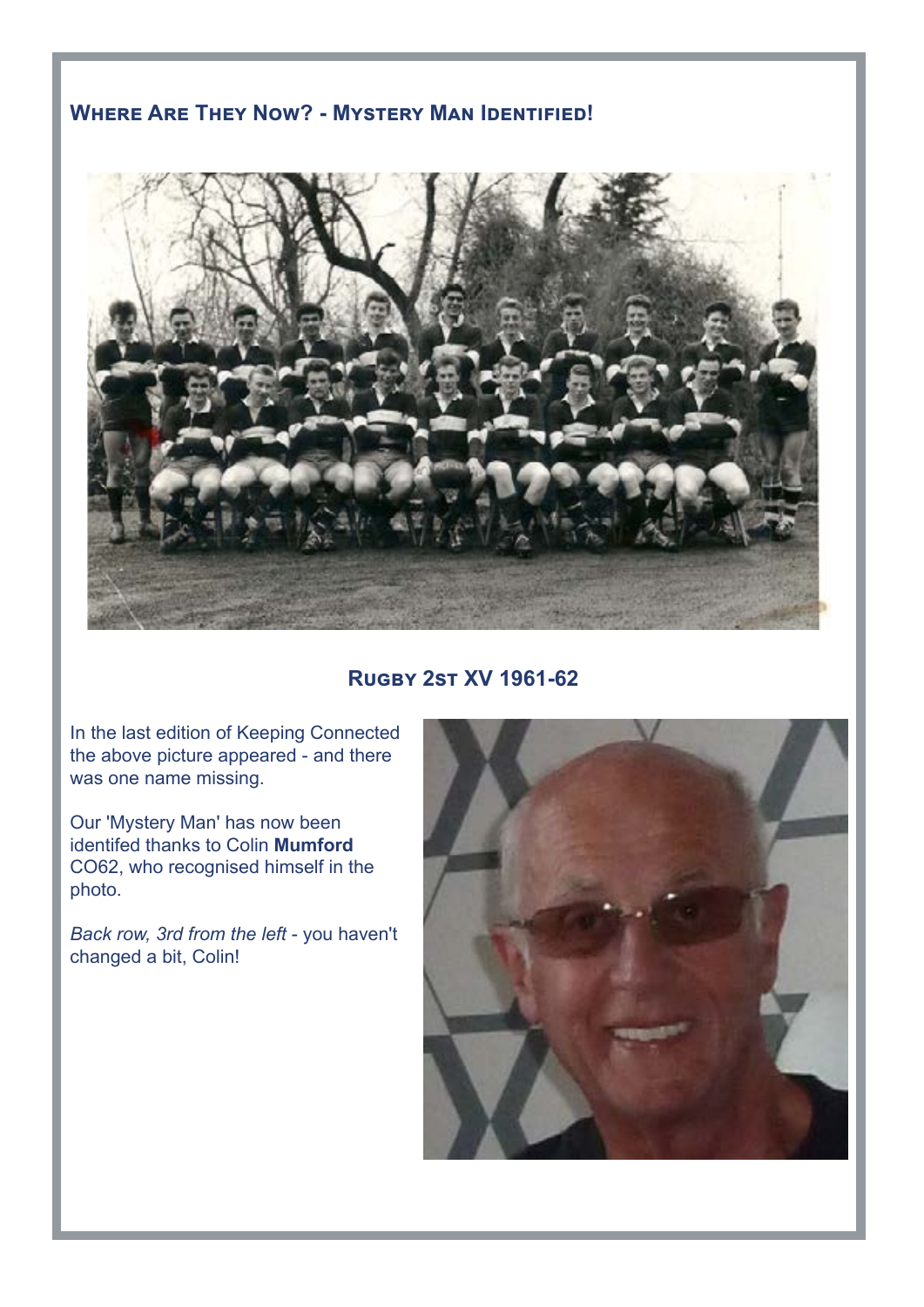

#### **Maria's Recipe**

A lovely one to make with children or visiting grandchildren.



*"This recipe most definitely falls into the 'keep it simple' category! It is our bestseller in the Truro School Café, and one I always make for picnics in Summer holidays as it doesn't melt or squash in a picnic! Don't use expensive toffees or marshmallows – supermarket value lines work really well.'*

#### **Marshmallow Toffee Crisp Bars**



#### **Ingredients**

100 g Marshmallows 100 g Toffees 100 g Butter 100 g Rice Krispies

#### **Method**

- 1. Lightly grease a 20 cm round or square tin with a little oil then line with two layers of cling film.
- 2. Place the marshmallows, toffees and butter in a large saucepan then heat gently, stirring frequently, until everything is combined into a smooth silky 'sauce'.
- 3. Remove from the heat then add the rice krispies and stir gently until thoroughly combined.
- 4. Tip into the prepared tin and press down firmly using the back of a metal spoon.
- 5. Leave for up to an hour in a cool place to set firmly.
- 6. Using the edges of the cling film lift out the krispy cake and carefully peel off the cling film.
- 7. Cut into squares or rectangular bars and store in an airtight tin.

Don't forget to send us photos - especially if you make this with your children or grandchildren!

**tsa@truroschool.com** 

**Enjoy!**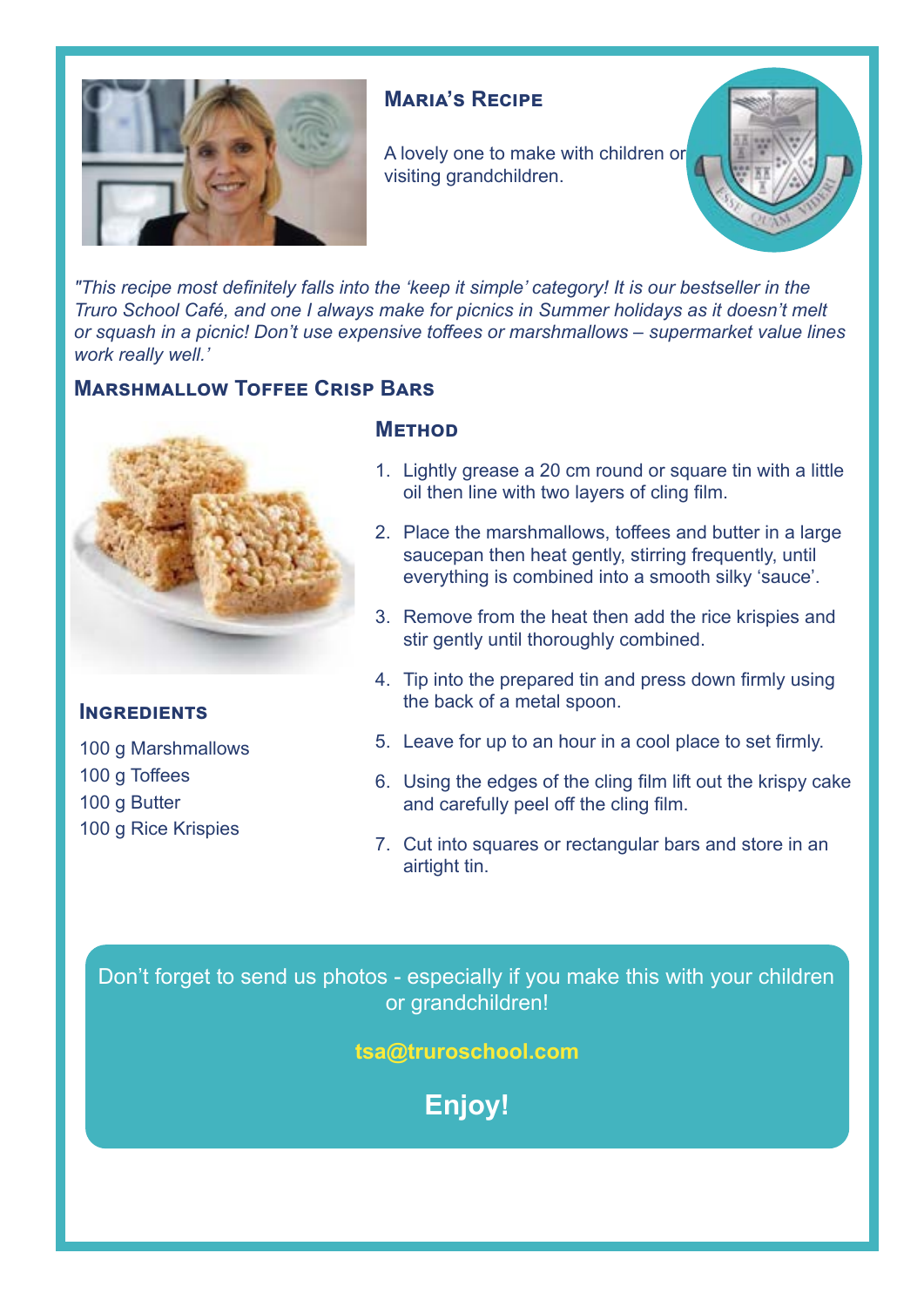#### **Online Cultural Events and Viewing**



#### **What's On Stage:**

Theatres may be closed, but you can always get a stagey fix online. Stage shows, musicals and opera you can watch online now for free: **[CLICK HERE](https://www.whatsonstage.com/london-theatre/news/stage-shows-musicals-opera-free-stream-online_51198.html)**

#### **Arts & Culture**

Google Arts & Culture features content from over 2000 leading museums and archives who have partnered with the Google Cultural Institute to bring the world's treasures online. ... Contemporary art collections around the world.



**[CLICK HERE](https://artsandculture.google.com/)**

#### **Enjoy A Quiz?**



Alzheimer's Research UK has recently teamed up with The Mighty Quiz for a host of celebrity takeovers to raise money for vital dementia research – and you can still take part!

Let Stephen Fry put your general knowledge to the test, try Jonathan Ross' entertainmentthemed extravaganza, or take on Scarlett's fun

### and quirky quiz.

**[CLICK HERE](https://www.alzheimersresearchuk.org/themightyquiz/get-virtual/?gclid=EAIaIQobChMI0PO9qPXv6gIVVeN3Ch27qg5HEAAYASAAEgJtXvD_BwE)**

#### **History OnLine**

British History Online is a digital library of primary and secondary sources on medieval and modern history of Great Britain and Ireland. It was created and is managed as a cooperative venture by the Institute of Historical Research, University of London and the History of Parliament Trust. **[CLICK HERE](https://www.british-history.ac.uk/)**

**British History** Online